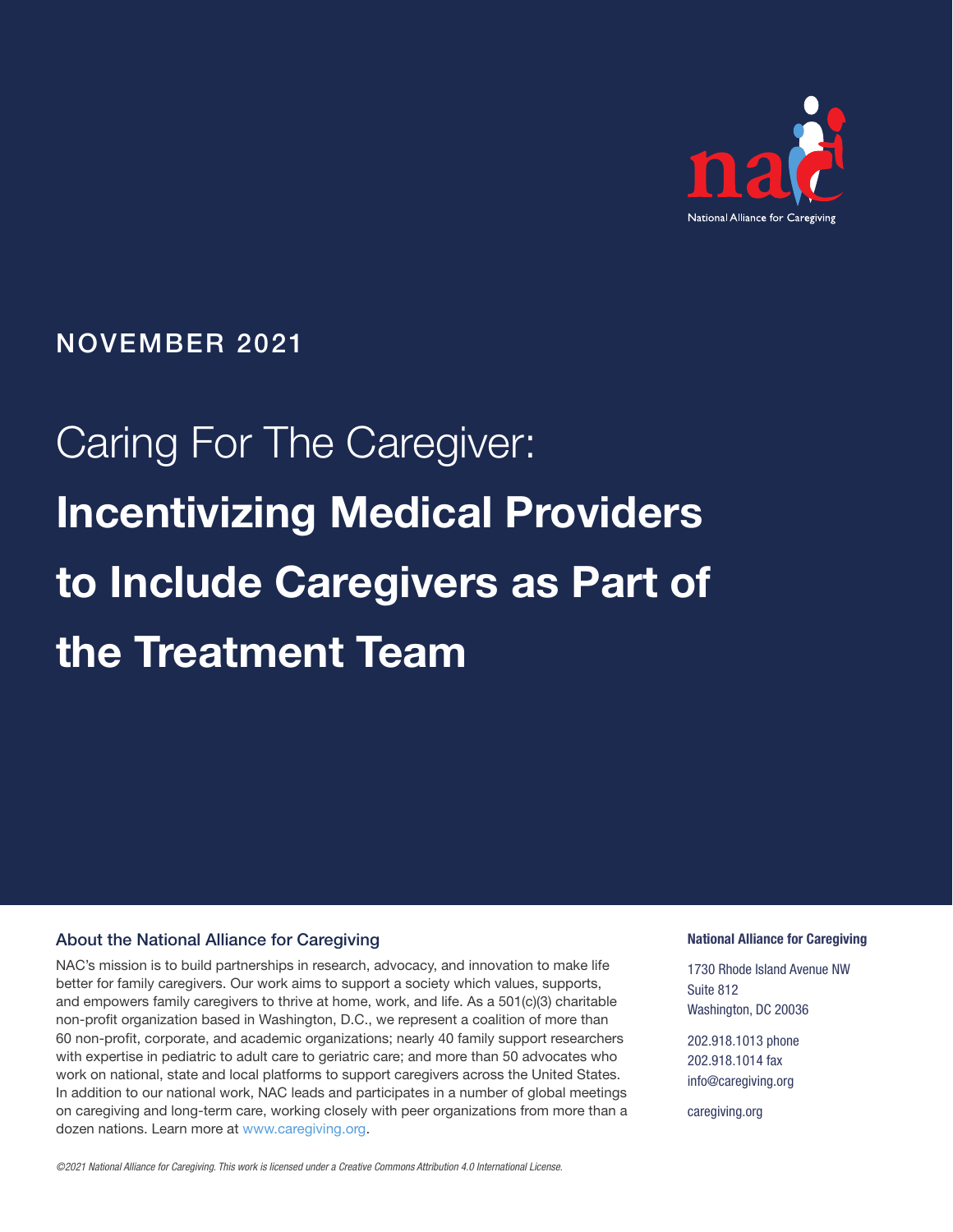# TABLE OF CONTENTS

| 3  | Acknowledgements                                                                                                                              |  |
|----|-----------------------------------------------------------------------------------------------------------------------------------------------|--|
| 5  | <b>Executive Summary</b>                                                                                                                      |  |
| 5  | <b>Introduction</b>                                                                                                                           |  |
| 5  | <b>Background</b>                                                                                                                             |  |
| 6  | <b>Caregiver Services</b>                                                                                                                     |  |
| 6  | <b>Patient-Targeted Caregiver Services</b>                                                                                                    |  |
| 7  | Caregiver-Targeted Services                                                                                                                   |  |
| 8  | Caregiver Role in Care Planning by Provider and<br><b>Setting</b>                                                                             |  |
| 8  | <b>Outpatient Settings</b>                                                                                                                    |  |
| 8  | <b>Mental Health Services</b>                                                                                                                 |  |
| 9  | <b>Inpatient Settings</b>                                                                                                                     |  |
| 9  | Payment                                                                                                                                       |  |
| 10 | Payers                                                                                                                                        |  |
| 10 | <b>Private Medical Insurance</b>                                                                                                              |  |
| 10 | Medicare                                                                                                                                      |  |
| 11 | Medicaid                                                                                                                                      |  |
| 11 | Current Procedural Terminology <sup>®</sup> Codes                                                                                             |  |
| 11 | Barriers to Integrating Family Caregivers into<br>the Health Care Team, and, To Assessing and<br><b>Providing Care to Caregivers Directly</b> |  |
| 11 | Standards of Care                                                                                                                             |  |
| 12 | Awareness of Revenue Opportunities                                                                                                            |  |
| 12 | Accessible Information on Codes and Coding<br><b>Rules</b>                                                                                    |  |
| 12 | Efficiency of Identification of the Caregiver(s)                                                                                              |  |
| 12 | <b>Efficient Communication Channels</b>                                                                                                       |  |
| 12 | Organizational Practice Guidance                                                                                                              |  |
| 13 | <b>Workflow Models</b>                                                                                                                        |  |
|    |                                                                                                                                               |  |

| 13 |  | <b>Risk Mitigation</b> |
|----|--|------------------------|
|----|--|------------------------|

- [Electronic Record Adaptation](#page-12-0) 13
- [Cost Data are Inadequate to Promote Practice](#page-12-0)  [Change](#page-12-0) 13
- [Provider Time](#page-12-0) [13](#page-12-0)
- [Revenue Business Practices](#page-12-0) 13

|    | 13 Methodology    |
|----|-------------------|
| 14 | Literature Review |
| 14 | Survey            |
| 14 | <b>Interviews</b> |

[Themes](#page-13-0) 1[4](#page-13-0)

1[4](#page-13-0) 1[4](#page-13-0) 1[4](#page-13-0)

#### [1](#page-13-0)4 Recommendations - Overcoming Barriers to [Incentivizing Medical Providers](#page-13-0)

- [1. Caregiver Engagement Standards in All](#page-13-0)  [Healthcare Environments](#page-13-0)  [14](#page-13-0)
- [2. Creation of Practice Flow Guides and](#page-14-0)  [Efficient Assessment Tools](#page-14-0)  1[5](#page-14-0)
- [Program Spotlight: 4Ms Caregiving Initiative](#page-14-0)  1[5](#page-14-0)
- [Program Spotlight: Cancer Caregiver Clinic](#page-15-0) 1[6](#page-15-0)
- [Program Spotlight: Innovative Model](#page-15-0)  [Caring for Caregivers Care Model](#page-15-0)  [16](#page-15-0)
- [3. User-friendly Access to CMS Codes to](#page-16-0)  [Facilitate Use](#page-16-0)  [17](#page-16-0)

#### 17 [References](#page-16-0)

- [Appendix A CPT® Codes that reimburse for](#page-19-0)  [interacting with a family/caregiver](#page-19-0) [20](#page-19-0)
- [Appendix B Veteran's Administration Program](#page-22-0)  [of General Caregiver Support Services](#page-22-0) [23](#page-22-0)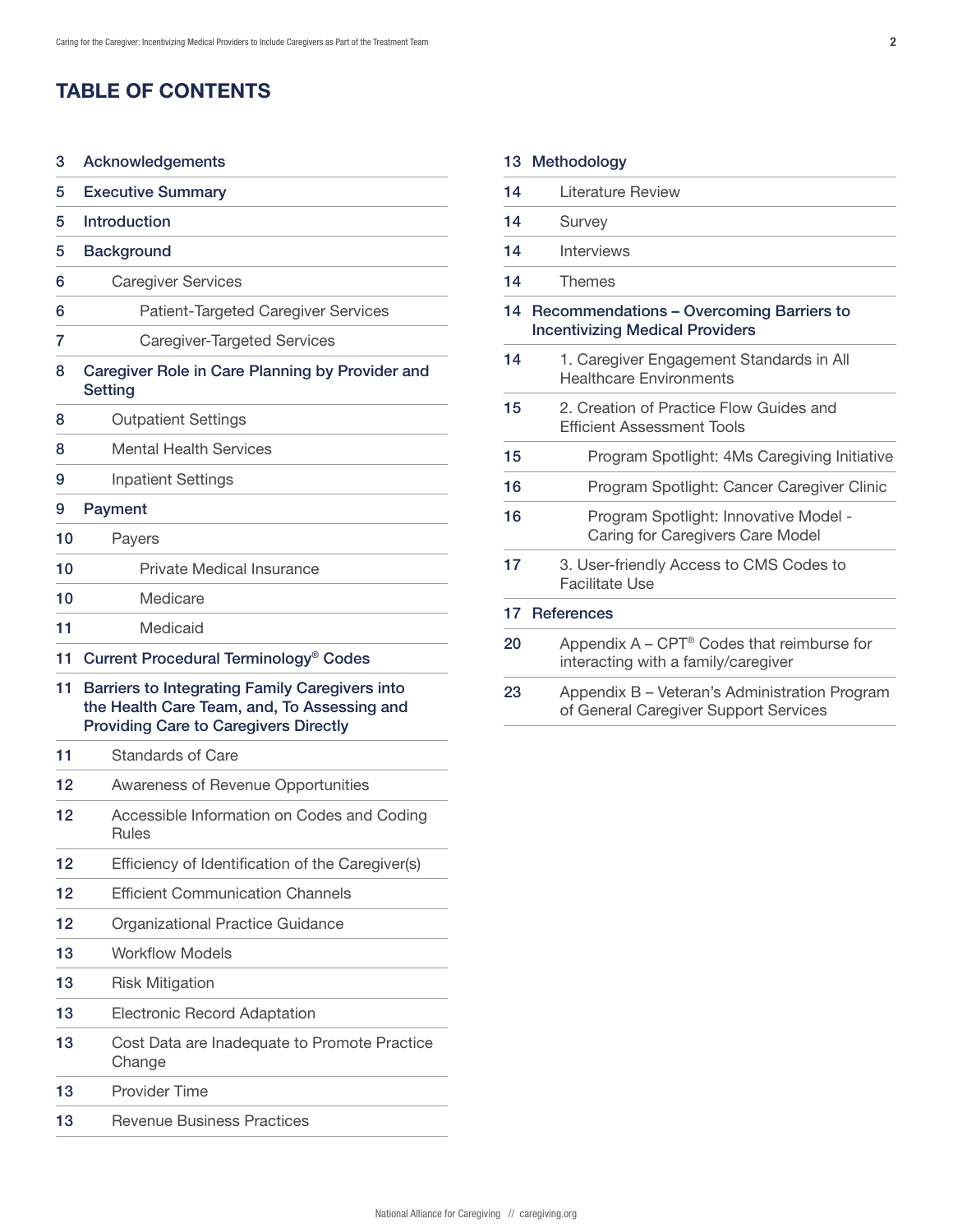# <span id="page-2-0"></span>ACKNOWLEDGEMENTS

The National Alliance for Caregiving (NAC) is proud to present *Caring for the Caregiver: Incentivizing Medical Providers to Include Caregivers as Part of the Treatment Team*. This white paper was made possible with support from Mallinckrodt Pharmaceuticals and The Allergen Foundation.

Many people played important roles throughout the research and writing process, including:

#### National Alliance For Caregiving

Leadership C. Grace Whiting, JD President/CEO National Alliance for Caregiving

Project Direction Lauren Rachel St. Pierre, MSW Innovation Director National Alliance for Caregiving

#### Contributing Editor

Lauren Rachel St. Pierre, MSW Innovation Director National Alliance for Caregiving

#### White Paper Authors

Dolores Gallagher-Thompson, PhD, ABPP Professor of Research (Emeritus) Department of Psychiatry, Public Health & Population Sciences Standford University Founder and Co-Director Optimal Aging Center

Ann Choryan Bilbrey, PhD Director of Training Optimal Aging Center

#### Contributing Subject Matter Experts

Allison J. Applebaum, Ph.D. Associate Attending Psychologist Director-Caregivers Clinic, Dept of Psychiatry & Behavioral Sciences Memorial Sloan Kettering Cancer Center

Jennifer Birdsall, PhD Chief Clinical Officer CHE Behavioral Health Services

Barbara Bricoli Principal and Owner B2 Advisory Group

Molly Carpenter **Gerontologist** Home Instead

Rita B. Choula, MA Director, Caregiving AARP Public Policy Institute

#### Jennie Clark

Gerontologist, Board Certified in Alzheimer Education, Certified Geriatric Care Manager, Certified Dementia Practitioner Stanford Healthcare

Barbara Cohoon, Ph.D., MSN, RN President Clinical Policy Strategies LLC

Sue Coyle, COTA, BA, CMC Aging Life Care Manager Coyle Care Management and Consulting, LLC

Jennifer Dexter Director, Policy National Health Council

Wen Dombrowski, MD, MBA Chief Convergence Officer **CATALAIZE** 

Brian M. Duke, MHA, MBE System Director, Senior Services Main Line Health

Robert Espinoza. MPA Vice President of Policy PHI: Quality Care Through Quality Jobs

Katelyn Fitzsimmons Product Management Director Sr, LTSS Specialty Organization Anthem, Inc

Rita Ghatak, Ph.D. Principal & Owner, Aging 101 Founder & Former Director, Aging Adult Services, Stanford Healthcare

Elizabeth Gibboney Chief Executive Officer Partnership HealthPlan of California

Lisa M Gibbs, MD Professor and Chief, Division of Geriatric Medicine and Gerontology ACO Medical Director, UCI Health Department of Family Medicine University of California, Irvine

#### Robyn Golden, LCSW

Associate Vice President of Social Work and Community Health Co-Director, Center for Excellence in Aging C0-Director, Center for Health and Social Care Integration Chair, Department of Social Work Rush University Medical Center

Theresa (Terri) Harvath, PhD, RN, FAAN, FGSA Professor & Senior Director for Strategic Initiatives Director, Family Caregiving Institute Betty Irene Moore School of Nursing at UC Davis

Amy Sander Herr, MHS, PMP Director, Health Policy West Health Policy Center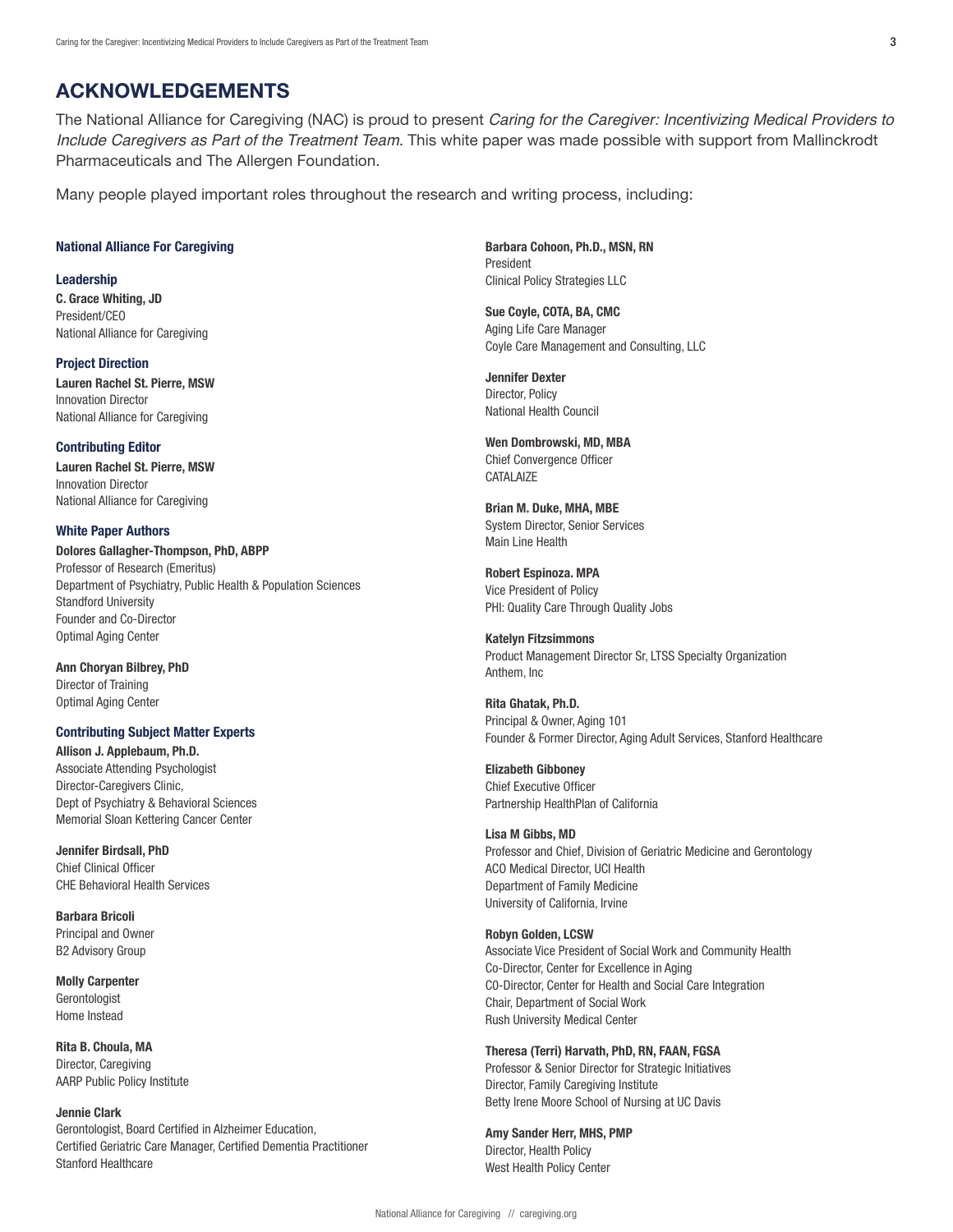# ACKNOWLEDGEMENTS CONTINUED

Eric T. Huss, Psy.D Behavioral Health Total Populations Senior Advisor **Cigna** 

Warren Hebert, DNP, RN, CAE, FAAN Chief Executive Officer, HomeCare Association of Louisiana Adjunct Affiliate, Rutgers Institute for Health, Health Care Policy, and Aging Research

Jenny Ismert Vice President Complex Care Strategy & Innovation United Health Group

Barry J. Jacobs, Psy.D. Principal, Philadelphia Office Health Management Associates

Kate Jones, DNP, RN, CENP, CCM Director, MSN Nursing Administration and DNP Nurse Executive Leadership Programs & Associate Professor University of South Carolina, College of Nursing

Erika Kelly Chief Membership and Advocacy Officer Meals on Wheels America

Claudia Landau, PhD, MD Associate Clinical Professor of Medicine University of California, Berkeley Consultant for Palliative Care and Former Chief, Geriatrics & Palliative Care Alameda Health System, Oakland, CA

Brian W. Lindberg Public Policy Advisor Gerontological Society of America

David Longnecker, MD Chief Clinical Innovations Officer Emeritus Coalition to Transform Advance Care

Nancy Morioka-Douglas, MD, MPH Clinical Professor of Medicine, Family Medicine Division, Stanford University School of Medicine

Grace Nadolny, MD Diplomate General Psychiatry and Geriatric Psychiatry, American Board of Psychiatry and Neurology Geriatric Psychiatrist

Patricia Dautel Nobbie, Ph.D. Director, Disability Policy Engagement, Federal Affairs Anthem, Inc

Brandon Nuckolls Business Strategy and Innovation Cigna

Sara Honn Qualls, Ph.D., ABPP Kraemer Family Professor of Aging Studies and Professor of Psychology Director, Gerontology Center University of Colorado - Colorado Springs

Peter S Reed, PhD, MPH

Director, Sanford Center for Aging Professor of Public Health University of Nevada, Reno School of Medicine

#### Susan C. Reinhard, RN, PhD, FAAN

Senior Vice President and Director Chief Strategist, Center to Champion Nursing in America and Family Caregiving Initiatives AARP Public Policy Institute

#### Jennifer Schiller

Executive Director Alliance for Home Health Quality & Innovation

#### William Shaw

Principal William M Shaw & Associates Health Care Consulting

Erin Thatcher Participant Directed Programs Supervisor Colorado Department of Health Care Policy & Financing

#### Ranak Triveldi, PhD

Director of Education and Training, Center for Innovation to Implementation (Ci2i) VA Palo Alto Health Care System Assistant Professor, Dept. of Psychiatry and Behavioral Sciences Stanford University

#### Courtney Harold Van Houtven

Research Scientist, Center of Innovation to Accelerate Discovery and Practice Transformation, Durham VA Professor, Population Health Science, Duke School of Medicine

#### Phylene Wiggins, SPHR

Associate Director of Human Resources CenCal Health

Lisa K. Wilson Experience Strategy Senior Director UnitedHealthcare

Jennifer L. Wolff, PhD Director, Roger C. Lipitz Center for Integrated Health Care John Hopkins University, Health Policy and Management

Wing Hang Wong, PhD Consultant and Affiliated Scholar Clinical Excellence Research Center, Stanford University

Heather M. Young, PhD, RN, FAAN Professor, Betty Irene Moore School of Nursing Founding Dean Emerita National Director, Betty Irene Moore Fellowship for Nurse Leaders and Innovators University of California Davis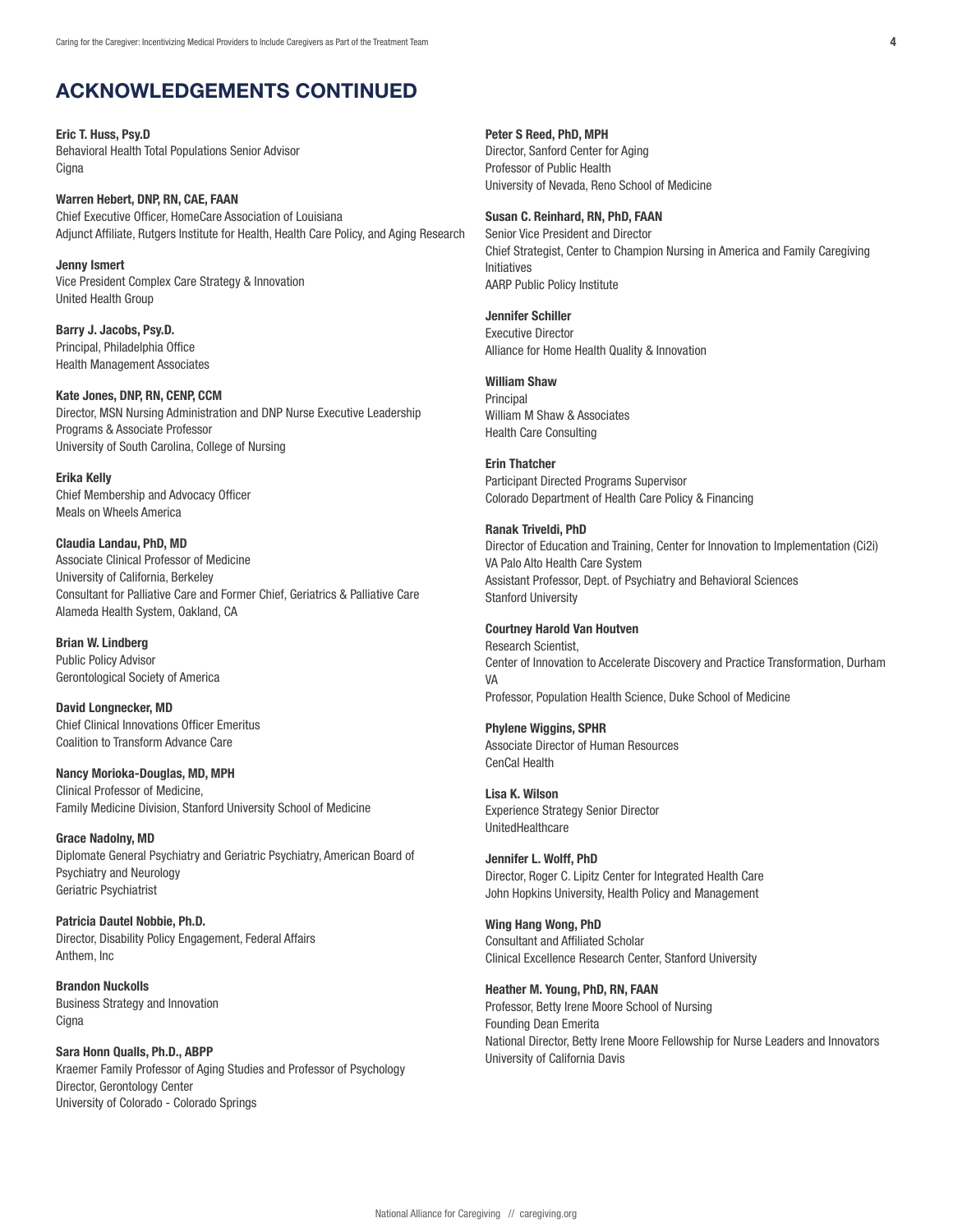# <span id="page-4-0"></span>EXECUTIVE SUMMARY

Caregivers are not well integrated into U.S. healthcare systems. Across care settings, caregivers lack formal and consistent roles on the care receiver's care team and struggle to manage their care recipient's needs with their own. Only 29 percent of caregivers report being asked by a healthcare professional about their care-giving needs; this rate drops to 13 percent when the question referred to what the caregiver needed to be able to care for themselves (2020 Report of Caregiving in the U.S.; AARP and National Alliance for Caregiving).

There is no single solution that can address this complex area of need. Variations in payment models, insurance coverages, healthcare settings, and types of provider challenge innovators to generate flexible solutions and scale or adjust emerging models to fit caregivers' specific needs. Additional challenges to innovation persist: lack of standards of care, limited awareness of revenue opportunities, poor accessibility of billing code information, trouble identifying caregivers, and limited practice guidance.

Emerging intervention models demonstrate promising evidence that caring for caregivers is effective at reducing caregiver stress, but additional study is needed to demonstrate cost-effectiveness and relevant impacts on care recipients. Supportive infrastructure is needed to assist healthcare providers, payers, and others with the incentives and information required to expand existing initiatives and develop new solutions. There are opportunities for innovation in the development of caregiver engagement standards, practice flows, caregiver rapid assessment tools, and business practices to support caregiver engagement.

# INTRODUCTION

More than 1 in 5 people in the United States care for a family member, friend, or neighbor with a health care need or functional disability. More family caregivers find themselves caring for multiple people (24 percent) and working while caregiving (61 percent). Family caregivers face increasing complexity meeting the medical and support needs of their care recipients; 7 in 10 do so with no paid help. Without adequate and affordable services and supports, the escalating demands on family caregivers contribute to their physical, emotional, financial strain, and decline in self-reported health.<sup>1</sup>

Caregivers require support to function in their caregiving role without negative impact to their health and financial wellbeing. Caregiver services that address unmet needs increase family caregivers' well-being and capacity to care, directly improving caregiver health and preparedness to provide care. They take the form of caregiver assessments, education and/or training, relief or respite, social support, and direct payment. Additional caregiver services may benefit caregivers indirectly, acknowledging their role as a valued member of the care team and improving their capacity to partner in care. These patient-targeted caregiver services commonly take the form of care coordination support, training, and information exchange. Caregiver supports have an additional benefit—better care and outcomes for the care recipients.

More than half of caregivers rely on providers such as doctors, nurses, or social workers to supply them with information on caregiving; however, few caregivers (29 percent) discuss their needs with their healthcare professionals. Providers have an opportunity to better support caregivers and those they care for by expanding their caregiver services and seeking reimbursement for the services they may already provide.

A better understanding of the incentives available to providers to identify and support caregivers can help address the gap between the need for these services and awareness and use of them by providers. This report is intended to serve as a tool to facilitate the engagement of providers, payers, and other public and private stakeholders in understanding and utilizing existing incentives for family caregiver services across multiple care settings and provider types.

# **BACKGROUND**

The Centers for Medicare & Medicaid Services (CMS) define *caregivers* as "family members, friends or neighbors who provide unpaid assistance to a person with a chronic illness or disabling condition" (CMS.gov, 2021). Caregivers assist with multiple tasks for their care recipients depending on the nature and longevity of the illness involved. For example, 99 percent help with instrumental activities of daily living (IADLs) that allow the care recipient to live independently.

<sup>&</sup>lt;sup>1</sup>Compared with 2015, fewer caregivers report their health status as excellent or very good (41 percent, down from 48 percent in 2015) and a greater proportion report being in fair or poor health (21 percent, up from 17 percent in 2015). One in four find it difficult to take care of their own health (23 percent). detain a percent and a similar proportion report caregiving has made their own health worse (23 percent). (2020 repo *Caregiving in the U.S.; AARP and NAC)*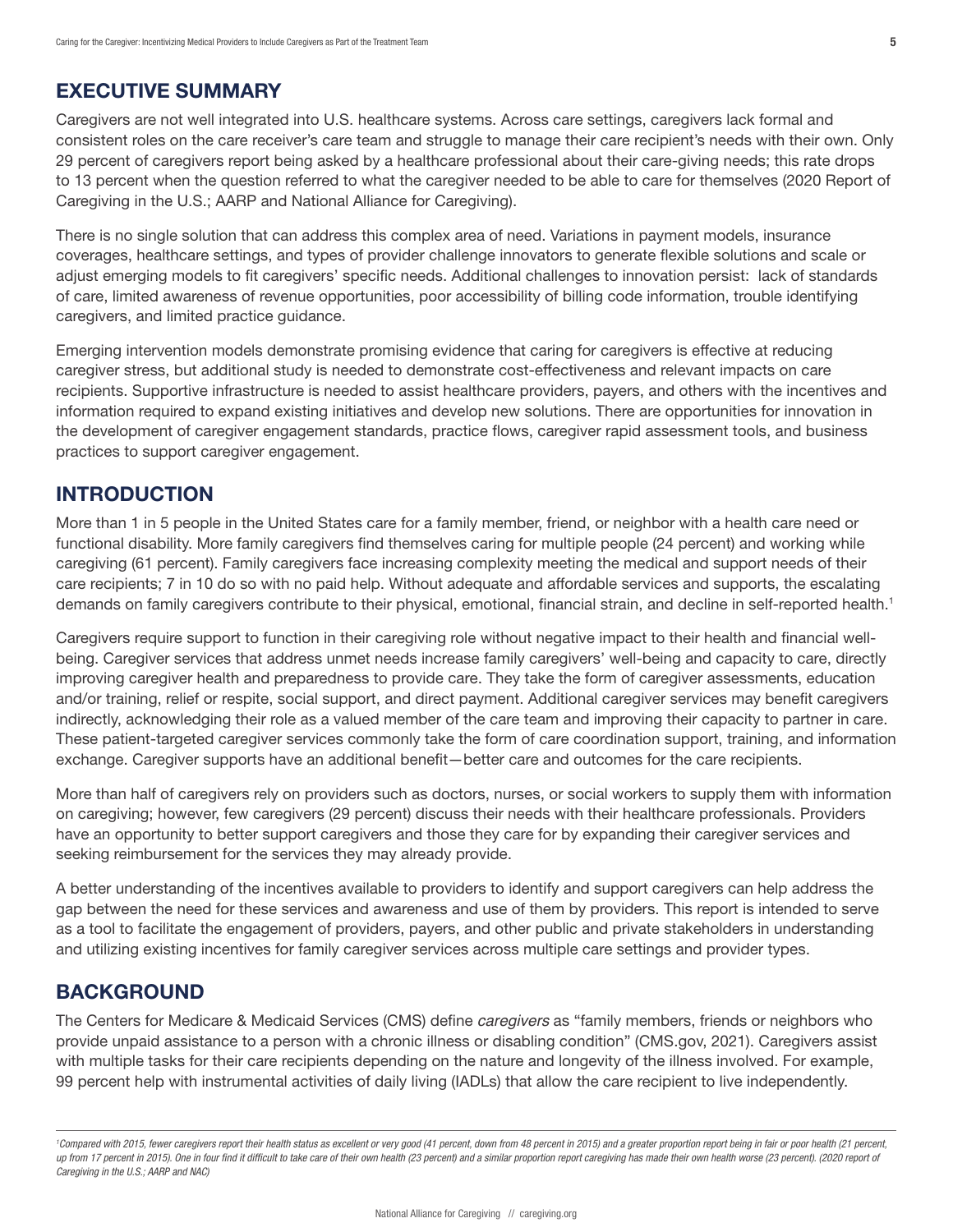<span id="page-5-0"></span>These include managing finances, cooking, shopping, housekeeping, and the like. Approximately 60 percent assist with activities of daily living (ADLs), basic self-care tasks such as bathing, eating, toileting, and so on. (AARP and National Alliance for Caregiving, 2020). Caregivers also provide emotional and social support to improve a sense of well-being in the care recipients. As diseases progress, caregivers see an increase in the number of medical tasks they are asked to provide, the amount of care coordination required, and the possibility of becoming the care recipient's decision maker (both medical and financial).

In 2017, the AARP Public Policy Institute reported the estimated economic value of 41 million unpaid family caregivers in the United States. These individuals provided an estimated 34 billion hours of care worth approximately \$470 billion (Reinhard, Feinburg, and Houser, et. al, 2019). Today, the number of caregivers in the United States has increased to almost 48 million (AARP and National Alliance of Caregiving, 2020). Most caregivers care for one person (76 percent), but there are an increasing number of caregivers caring for multiple adults with chronic illnesses (24 percent). While there are currently no nationwide family caregiver statistics that show the economic value of caregivers performing specific tasks, there are several tasks that directly benefit the medical system. Delaying or preventing costly hospitalizations, assisting the system to provide care that culturally aligns with the care recipient's values, and increasing access to noninstitutional services such as home-based community care all contribute to the medical structure (Kaye & Teshale, 2020).

## CAREGIVER SERVICES

In this report, we define *caregiver services* as "any intervention intended to increase the well-being of either the patient or the family caregiver." Caregiver services are roughly divided into two types, depending on who receives the services. See Figure 1 below. Services designed to improve patient care provide the caregiver with either knowledge or additional skills that allow her/him to inform the medical treatment team, resulting in enhanced patient care. Services that target caregivers directly are intended to improve caregiver well-being; any benefit to the patient, even if expected, is incidental. It is our recommendation that **both** types of services are required and that the time has come to change national and local policies to implement this recommendation.

#### *FIGURE 1.*





## Patient-Targeted Caregiver Services

One patient-targeted caregiver service is time spent with the caregiver as an informant regarding patient symptoms and behavioral changes. Interacting with a family caregiver to obtain additional information can directly influence patient care. Provider observations are limited to the time of an office visit or based on reports from patients or patient contacts. These observations are typically brief and in a novel setting where the care recipient may not act as they do in daily life. In addition, patient self-reports may be unreliable, especially if the care recipient is cognitively impaired. Caregivers offer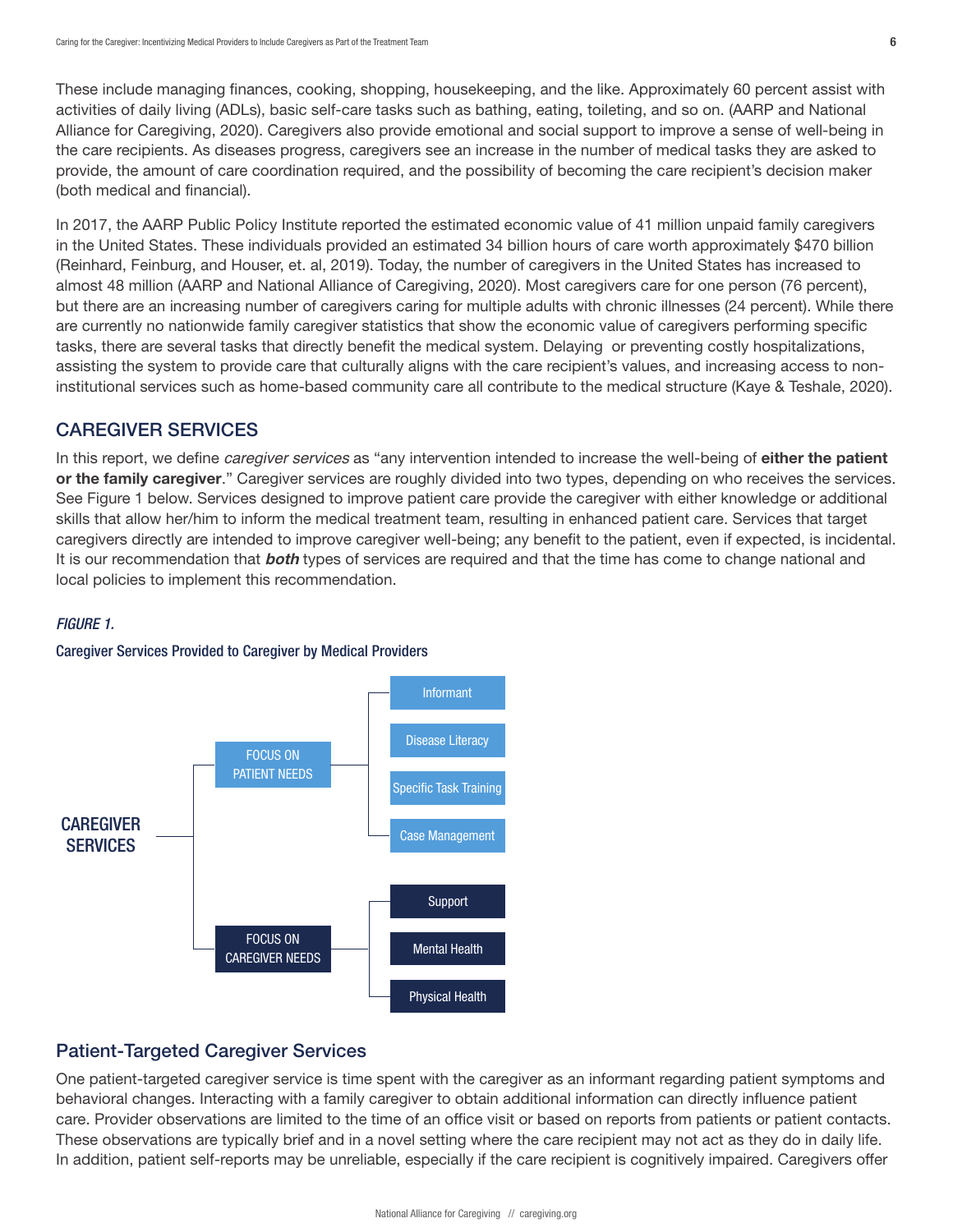<span id="page-6-0"></span>a broader source of information about daily life patterns relevant to healthcare (e.g., eating, hygiene, falls). A caregiver who spends many hours with a patient is well-positioned to answer questions regarding medication or treatment compliance, note changes in behaviors, and identify disease progression indicators. In addition, a caregiver may be aware of information missing from patient records (for example, patient or family history) that may provide additional pertinent data. Noting the many benefits and the critical roles that caregivers provide, there has been an increasing push to more meaningfully integrate family caregivers into the medical care team (Friedman & Tong, 2020).

Patient-targeted caregiver services also address the need for more information about the patient's disease and management. Primary care physicians (PCPs) note that "how-to" questions dominate physician-caregiver conversations, with 83 percent of PCPs reporting discussions about managing medications; 80 percent discussing arranging services; 79 percent sharing information about the patient's condition; and 71 percent discussing medical or nursing tasks (Skufca, 2019). Case management services also fall under this category as resource needs become apparent, but case management is rarely done in the primary care setting due to staffing issues. When provided (for example, in specialty geriatric clinics), it typically includes patient/caregiver education and coordination of services with community-based health care providers.

Increased reliance of the healthcare system on family caregivers to deliver technical medical care in the home is well documented (AARP and National Alliance for Caregiving, 2020). The recent 2020 Caregiving in the U.S. report notes that 58 percent of caregivers report being responsible for such medical/nursing tasks as injections, tube feeding, catheter, and colostomy care, among many other complex tasks. Technical skills include operating equipment, engaging the care recipient in the use of the equipment, and reliable and valid reporting of services delivered along with any related health indicators related to use of that equipment. Preparation and training in these technical skills are critically needed, but who will provide it? When, where, and how?

As of this writing, caregivers report being inadequately trained for medical/nursing tasks; little to no implementation monitoring occurs over time. For example, fifty percent of male caregivers and one third of female caregivers report receiving no training on performing medical tasks when care recipients are discharged (Reinhard, 2019).

Some states have attempted to incorporate caregivers into recipients' care teams. The Caregiver Advise Record and Enable (CARE) Act requires hospitals or rehabilitation facilities allow patients to designate a family caregiver, note that person in the patient's medical record, notify the caregiver when plans for discharge or transfer occur, and provide education and demonstration of any procedures the caregiver is expected to do at home.

Unfortunately, this bare-bones approach has been signed into law in only forty states states (plus the District of Columbia, Puerto Rico, and the U.S. Virgin Islands (Rodakowski, Leighton, Martsolf, & James, 2021). In these states, the act is having a positive impact. In a 2017 survey of Pennsylvania hospital executives, most hospitals (90 percent) reported changes had been made, with 63 percent of patients having a caregiver noted in the medical records. Discharge notification was made in 45 percent of cases, with caregiver instruction and demonstration occurring in about 32 percent of inpatient stays (Rodakowski et. al, 2021). Even in these cases, caregivers report increased stress and anxiety caused by the possibility of causing harm to their care recipient due to lack of training.

## Caregiver-Targeted Services

For optimal patient care, caregiver themselves may need services that address their social, physical, and/or mental health issues. Caring for someone with chronic illness is a demanding job; about 40 percent of caregivers report a high level of strain (AARP and National Alliance of Caregiving, 2020). Mental health services may be required. Recent reviews note a prevalence rate of 31 percent for depression and 32 percent for anxiety in caregivers of persons living with dementia (Collins & Kishita, 2019; Kaddour & Kishita, 2020). In addition, most caregivers report high levels of other negative emotions, including frustration, guilt, and a sense of hopelessness regarding the future (Schulz & Eden, 2016). Sixty-six percent of PCPs report discussing caregiver emotion management during patient office visit (Skufca, 2019). In a national survey, Wolff and colleagues (2020) found that, when health care workers asked caregivers patient-targeted questions, caregivers reported being listened to (88 percent always or usually) and asked about their understanding of the older adults' treatment (72 percent always or usually). However, caregiver-targeted questions regarding whether they needed help dropped to 28 percent. Thus, there appears to be a disconnect between what the physician believes is happening and what the caregiver is reporting.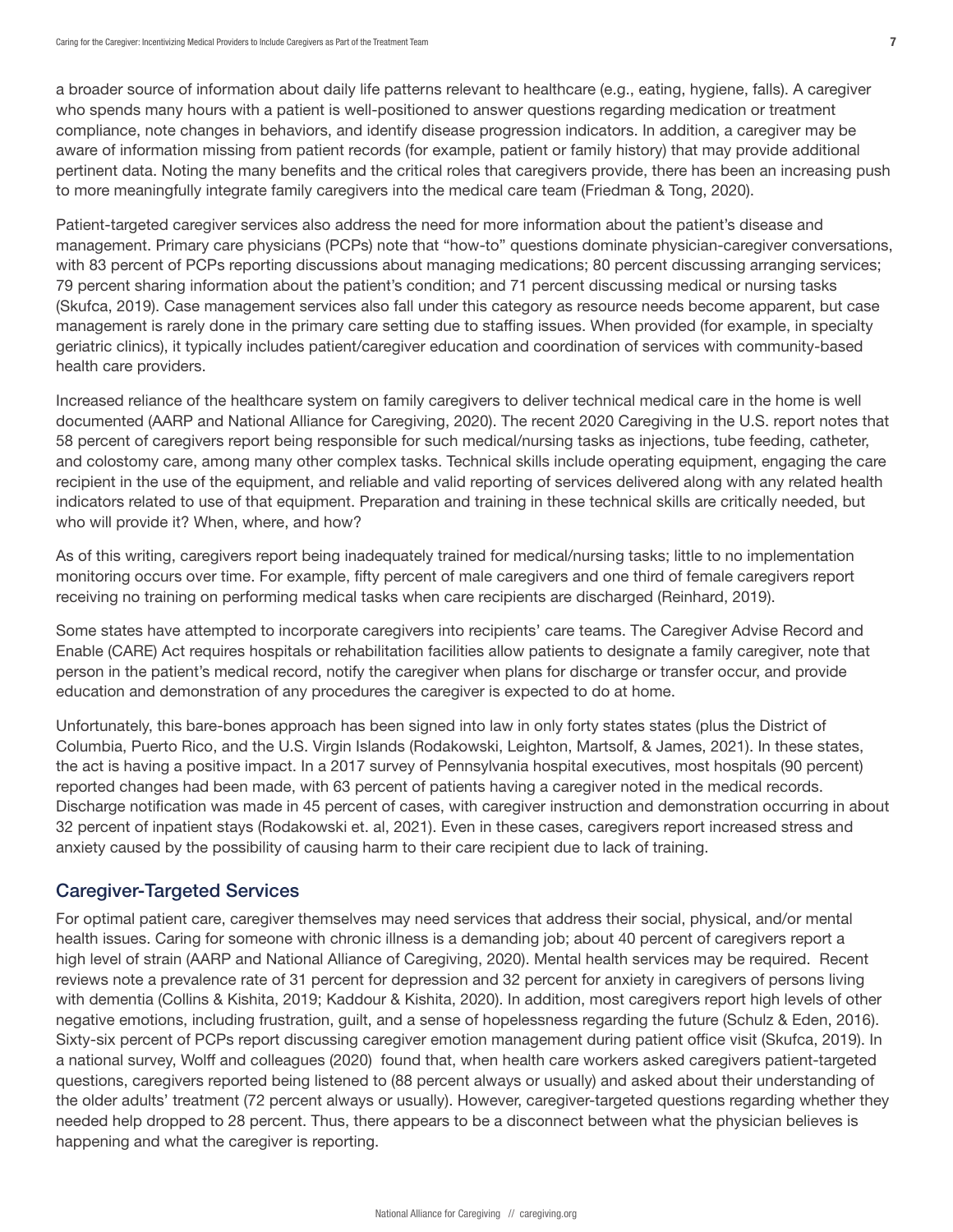<span id="page-7-0"></span>In some settings (e.g., academic medical centers) caregiver support groups may be available at little or no cost as part of the services provided. However, referrals to community-based organizations for disease-specific groups are more common. Caregivers who require additional care for their own medical or mental health are usually referred to their own physician. Little is known about the efficacy of these referrals: do caregivers follow up? What are the results? How do we set up a system to determine if their needs are truly being met? These important questions remain unanswered but are key to solving the puzzle of how best to address caregiver needs.

# CAREGIVER ROLE IN CARE PLANNING BY PROVIDER AND SETTING

## OUTPATIENT SETTINGS

Many disciplines provide services to or interact with caregivers—not by treating them as patients but by serving as information providers to the caregiver. In outpatient medical settings, caregivers primarily interact with the primary care physician or internist of the care recipient; they may or may not have a PCP of their own in that same system (or at all). Many managed care organizations provide care coordination for the identified patient, as all referrals to specialty physicians need to come from them. Specialty physicians practice medicine within narrow fields.

The top seven are:

- 1. cardiologist (heart disease),
- 2. oncologist (cancer),
- 3. pulmonologist (lung disease),
- 4. neurologist (neurocognitive disease),
- 5. endocrinologist (diabetes),
- 6. nephrologist (kidney disease), and
- 7. geriatrician (specialist working with older adults).

Medical offices (whether for general medicine or specialty medicine) may have a support staff of professionals who interact with the caregiver on behalf of the patient. For example, nurses, nurse practitioners (NP), physician assistants (PA), social workers, and case managers may be part of the "core" team (if there is one), with ancillary services such as pharmacy, nutrition, physical therapy, occupational therapy, and psychology "on deck" as needed. These providers may also choose to engage the caregiver in treatment planning and implementation.

In a 2019 survey of medical offices, providers most in contact with caregivers were medical doctors (84 percent), nurses (74 percent), nurse practitioners (44 percent) and physician assistants (30 percent). The average length of contact was eleven minutes for the physician and 15 minutes for the NP/PA (Skufca, 2019). These interactions focused on goal setting and treatment planning for the care-recipient, not for the caregiver him- or herself. It is notable that most physicians (97 percent) and NP/PA (95 percent) reported interest in working with caregivers but cited challenges such as the caregiver not being part of the same health care system as the care recipient and thus unable to be treated as a "patient" in their own right. At best, most practices (even those that are "resource-rich") do a cursory assessment of caregivers' needs but focus their time and energy on the identified patient due to current service reimbursement fee structures.

# MENTAL HEALTH SERVICES

Mental health services (for either or both care recipient and caregiver) can be provided by several disciplines including: psychiatrists (medical doctors who specialize in mental health); behavioral health and /or clinical psychologists who are licensed doctorate level providers; master's level providers (e.g., counselors, therapists, or licensed clinical social workers), and others (e.g., certified peer specialists, pastoral counselors). The ability of these professionals to seek reimbursement for their services depends on the insurance rules and regulations that govern their specialty. Caregivers without appropriate mental health coverage included in their health insurance have the option to pay out-of-pocket. However, this limits provider access only to those with the financial means to pay privately. This can be particularly challenging for many ethnically and linguistically diverse caregivers for whom culturally appropriate services (delivered in the caregivers' preferred language) may not be available, thereby discouraging them from seeking needed mental health care. The American Psychiatric Association offers best practices for delivering culturally competent mental health care for information [https://www.psychiatry.org/psychiatrists/cultural-competency/education/best-practice-highlights.](https://www.psychiatry.org/psychiatrists/cultural-competency/education/best-practice-highlights) They emphasize the need for cultural humility to successfully provide needed services (Stubbe, 2020).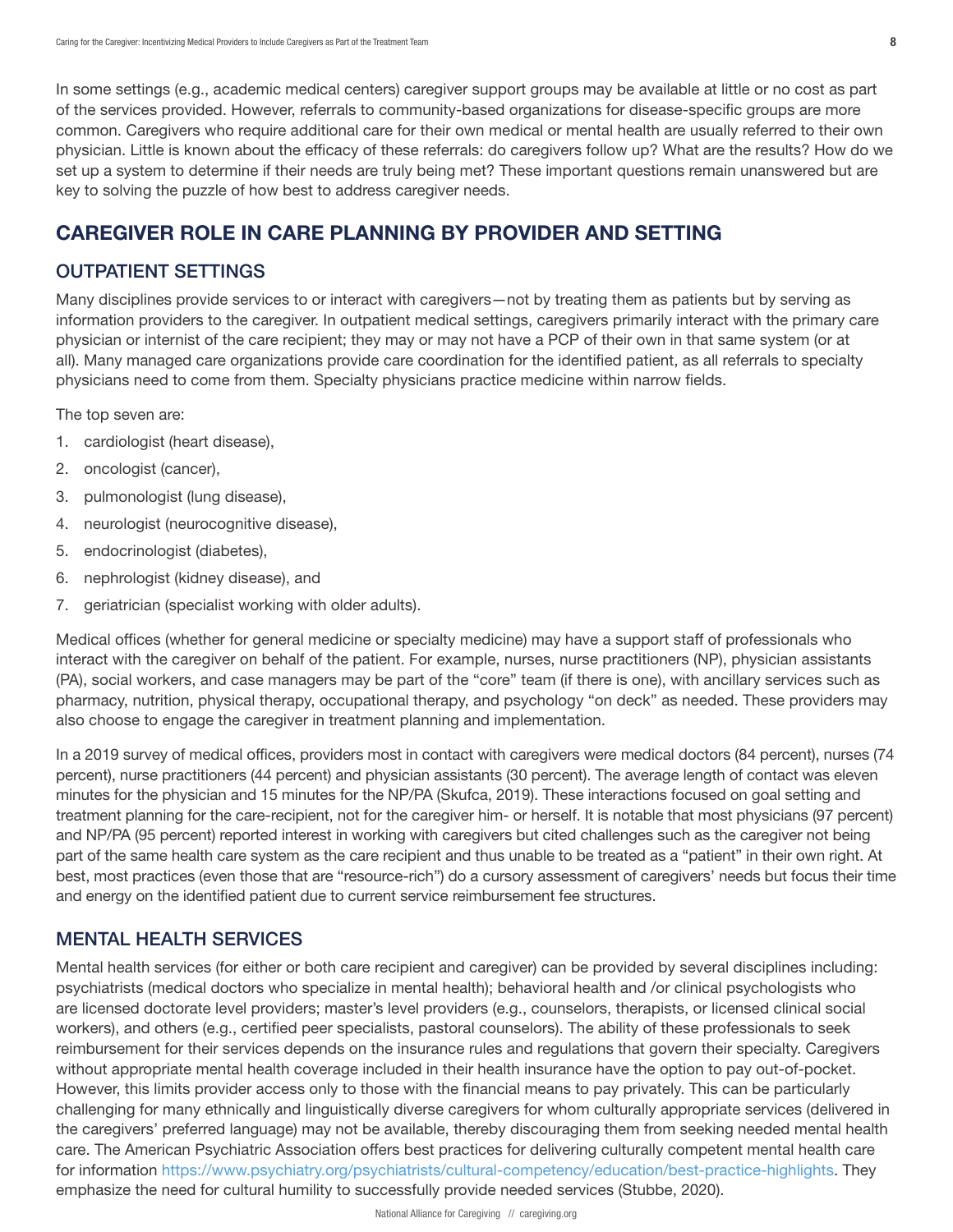## <span id="page-8-0"></span>INPATIENT SETTINGS

In the inpatient setting, a multidisciplinary team approach may be used. Depending on the facility, this team can consist of the primary doctor, consulting doctors, registered nurses, nurse practitioners, physician assistants, occupational therapists, dieticians, technicians, therapists, social workers, patient care coordinator, spiritual care services, support staff, and others. Many of these practitioners use unique CMS billing codes, with the added complexity that reimbursement depends on who and how many are attending to the patient. In these settings, caregiver interactions are patient-focused, with the staff assisting the caregiver in performing the role of emotional support companion, as assistant by providing instrumental support for the patient, as representative by being the patient advocate, as navigator helping the patient to understand their disease and make care decisions, and lastly, as planner helping the patient to execute any recommended discharge plans (Miller et. al, 2016). Caregivers may be considered a "member" of the care team and contribute to treatment planning as well as implementation, depending on the practices of the medical facility. Rarely are they asked about their health care needs or informed of specific programs that will address those needs.

# PAYMENT

*NOTE: Information provided here and in the Payer Section is intended to provide only a general overview of existing*  systems. In practice, these systems are increasingly complex and difficult to navigate for providers, patients, and caregivers.

There are currently six payment models in the United States used to reimburse medical providers for their services:

- 1. fee for service;
- 2. capitation;
- 3. relative value units;
- 4. bundled payment;
- 5. comprehensive primary care plus; and
- 6. concierge care (Healthcare in America, 2017).

The most traditional form of reimbursement is *fee for service*, in which the medical provider submits a claim for each service performed. It is a volume-based model. *Discounted fee for service*, usually occurs with managed care organizations in which a medical provider agrees to a prearranged discount on the regular fee for service fees.

*Capitation* is the structure by which a medical provider agrees to a flat fee per month for each person enrolled in a managed health care plan, no matter the actual cost of providing that medical care.

In the *relative value unit* (RVU) model, compensation is dependent on the value of service provided; the RVU is part of the formula used to determine the reimbursement amount. An RVU is assigned to each service provided and is used to compute compensation. For Physician Work RVU, Medicare assigns each service a value based on level of time, skill, training, and intensity required to provide a given service. The costs of maintaining a practice such as rent, nonphysician staff cost are known as the Practice Expense RVU, and a Malpractice RVU covers professional liability services. These RVUs are then modified by the Geographic Practice Cost Indices, which takes into account the cost of providing services based on location of the practice.

The *bundled payments* model occurs when hospital and medical provider expenses are combined into a single payment. There are different models within this model dependent on setting.

The *comprehensive primary care plus* model contains two pathways: *comprehensive care* which include patient access, care management and coordination, and patient engagement; and financial support which contains care management payment, incentive payments for quality and utilization and alternative to fee for service payment structures. This model is not tied to an office visit but is paid per person per month. In this model the medical provider is paid prospectively yearly and then retrospectively reconciles with a performance-based incentive based on how well a practice performs on patient experience measures, clinical quality measures, and utilization measures.

*Concierge care* is the alternative to the more traditional payment models. There are two main types of concierge medical practices: concierge or retainer-based and direct primary care. Neither of these models typically have co-pays, deductibles, or co-insurance fees, but instead, work by charging patients a retainer. Many medical providers practice a hybrid version of this model by also accepting insurances.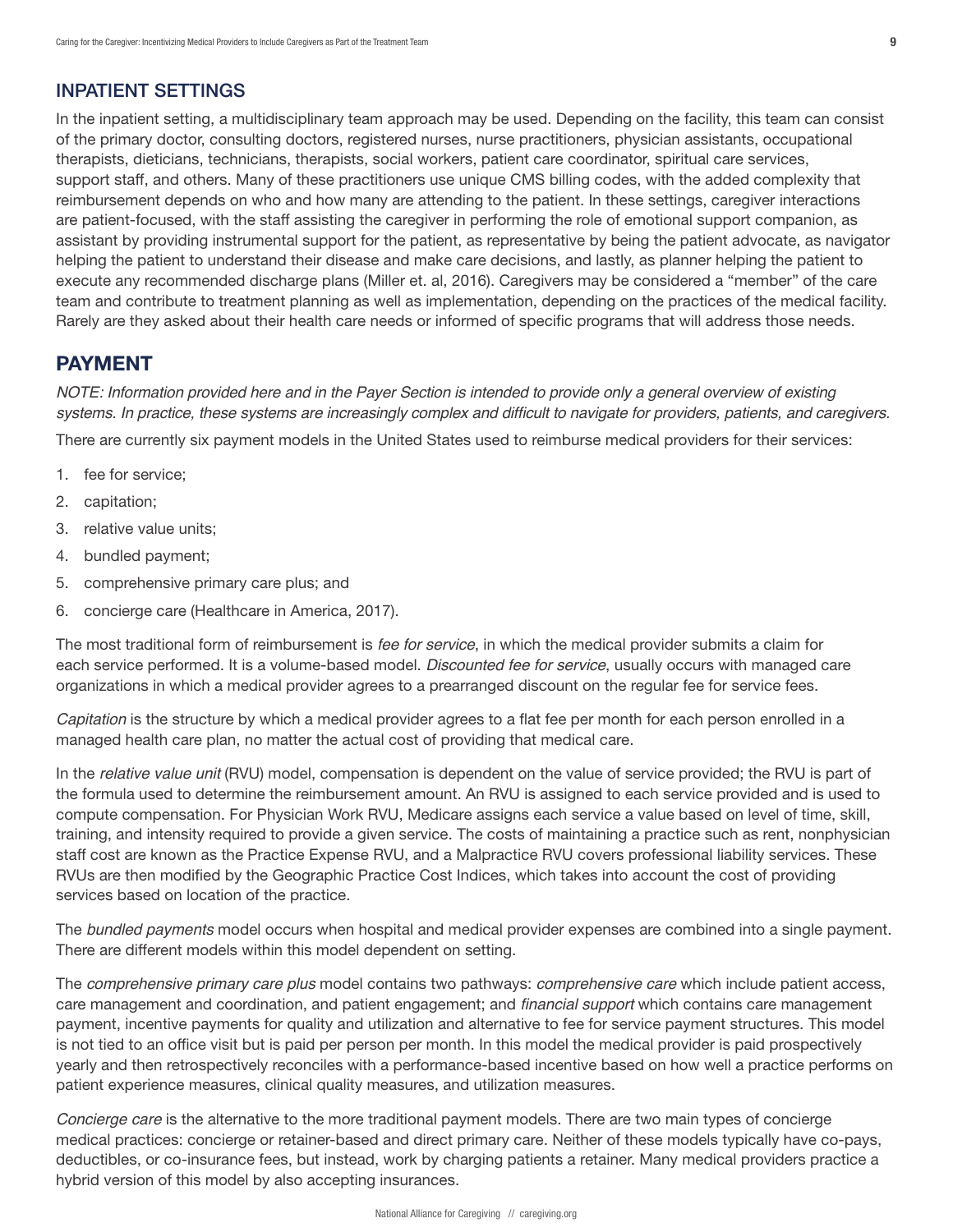# <span id="page-9-0"></span>PAYERS

In 2019, almost 89 percent of Americans were covered by some form of health insurance (Cohen, Cha, Martinez, & Terlizzi, 2020), of which 18 percent had Medicare (Elflein, 2020). The 2014 CMS National Health Expenditures Report for 2014 indicated the following for physician revenue: private medical insurance averages 34 percent, Medicare 22 percent, Medicaid 17 percent, self-pay 12 percent, other health insurance programs 11 percent and third-party payers and programs 4 percent.

#### Private Medical Insurance

Private health insurance refers to any health insurance offered by a private company rather than the federal or a state government. In a field of over 900 health insurance providers, the top ten companies control almost half of the market (JC Lewis Insurance Services, 2020). In 2019, the top five private medical insurance companies by covered lives were: UnitedHealthcare, 70 million members; Anthem/Blue Cross Blue Shield, 39.9 million members; Aetna, 22.1 million members; Cigna, 20.4 million members; and Humana, 16.6 million members.

Most insurance companies reimburse medical providers through the use of Current Procedural Terminology or (CPT®) codes. CPT® codes are submitted by medical providers to describe the services they provide. Medical providers note several issues while trying to be compensated for services provided. David Belk, MD noted that most physicians are unaware of how much they will get paid for each claim as the "methods are varied, convoluted and rather opaque" (Belk, 2012). In his experience with billing, it was difficult to know how much he would receive for any CPT® code he submitted as it was highly dependent on the insurance company and the patient's policy type. He noted an additional difficulty in that approval was heavily dependent on the insurance company; not all companies approve the same services.

Recognizing the need to support caregivers, insurance companies may offer resources or programs targeted specifically to caregivers. Blue Cross Blue Shield Association's 2020 Health of America reported on the impact of caregiving on mental and physical health and noted the critical need for caregiver support (Blue Cross Blue Shield Association, 2020). UnitedHealthcare, like many medical insurance companies, offers a caregiving resource webpage under their health and wellness sections. UnitedHealthcare also offers an innovative employer-based caregiving program called *Solutions for Caregivers*. It encourages "a more supportive company culture for caregiving" (UnitedHealthcare, 2019). Other insurance companies are recognizing the health consequences of caregiving on caregivers. Anthem is partnering with *ianacare* for a new app that enables caregivers to create a team from their personal social circles of friends, family, coworkers, and neighbors who can assist them when needed (Think Anthem, 2020). Many private medical insurance companies recognize the stress and burden being experienced by caregivers and are reaching out to both private and public organizations and businesses to seek out ways to alleviate caregiver distress.

## **Medicare**

Instituted by the U.S. government in 1965, Medicare is health insurance for those aged 65 or older and younger individuals with a qualifying disability. Medical providers who choose to participate and agree to accept the rates set by Medicare are referred to as participating providers. In 2015, the Kaiser Family Foundation surveyed primary care physician and found the number of providers that accept Medicare was roughly the same as those that accepted private medical insurance (93 percent vs 94 percent). However, the number of providers accepting new Medicare beneficiaries were somewhat lower in comparison (72 percent vs 80 percent; Boccuti, Fields, Casillas, & Hamel, 2015). While most Medicare beneficiaries noted no difficulty accessing care, those with no supplemental insurance and those under age 65 with a qualifying disability reported some difficulties in finding a participating provider. Many primary care doctors have stated that Medicare doesn't reimburse them adequately and the paperwork is too complicated.

For the participating provider, the rules under which they receive reimbursement are complex. Payment is determined by a relative value scale. The panel that sets the scale meets three times a year and modifies the relative value unit (RVU) cost based on annual changes in a variety of criteria. The RVUs are adjusted by specific pay for performance programs. These pay-for-performance programs add a value-based payment that attaches financial incentives and disincentives to provider performance. While still using the fee-for-service model albeit with RVUs, it connects reimbursement to metricdriven outcomes, proven best practices, and patient satisfaction, with the intent of aligning payment with value and quality (Medicare Payment Advisory Commission, 2021).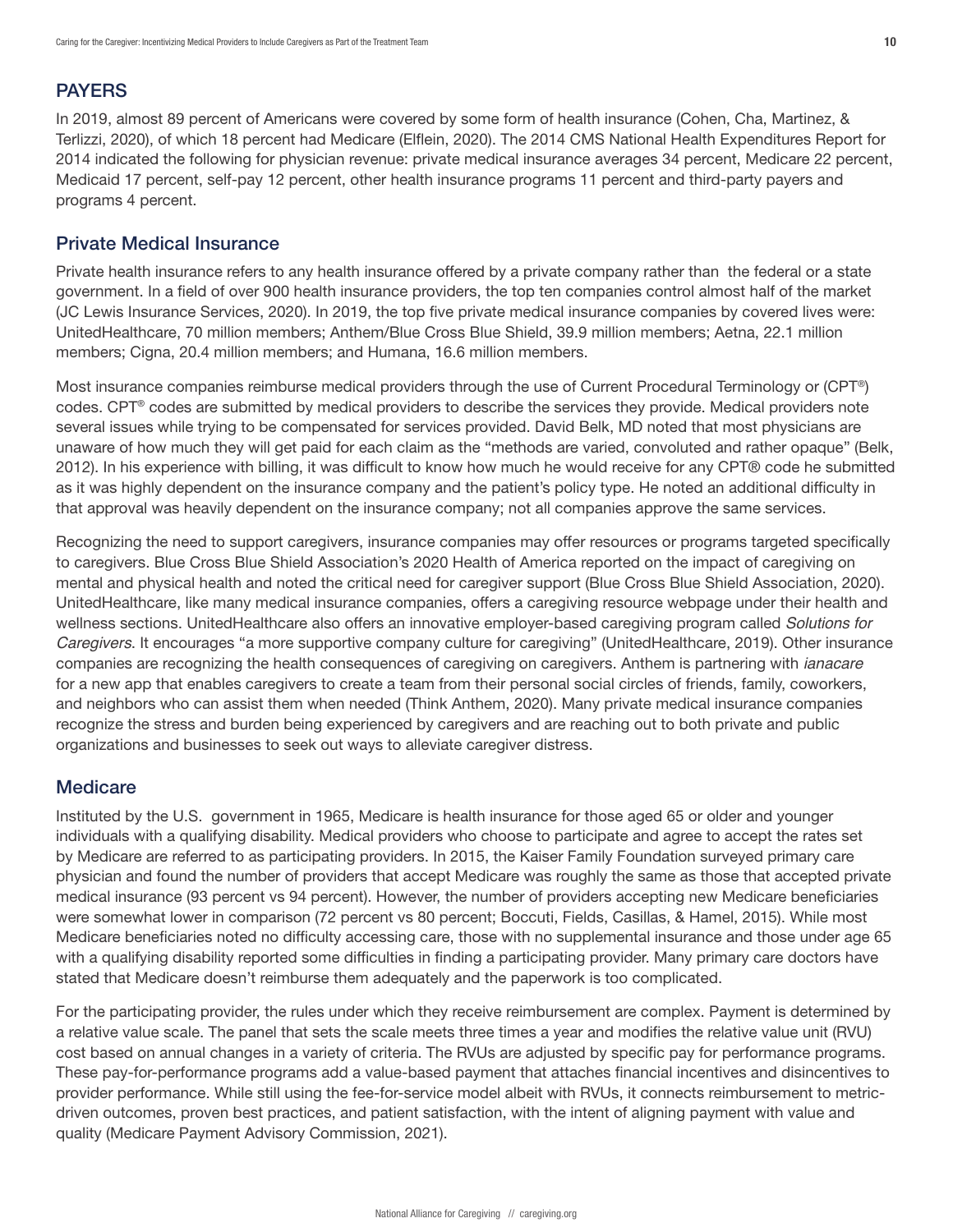# <span id="page-10-0"></span>Medicaid

Medicaid is the U.S. public health insurance program for low-income individuals . In 2017, Medicaid covered 20 percent of all Americans (75 million), and 62 percent of nursing home residents. One in five Medicare beneficiaries receive Medicaid assistance to cover premiums, cost-sharing, and other benefits such as long-term care that are not covered by Medicare. It is structured as a federal-state partnership, with the federal Centers for Medicare and Medicaid Services (CMS) responsible for implementation by setting core eligibility requirements and benefits and states having the flexibility to administer the program within federal guidelines. States can choose to cover optional services (e.g., prescription drugs, eyeglasses, dental care, and so on).

Over two-thirds of Medicaid beneficiaries are enrolled in private managed care plans that contract with states to provide comprehensive services; others receive their care in the fee-for-service system. Low payment rates have long been associated with lower physician participation in Medicaid, especially among specialists. The participation rate varies by state, and is largely tied to reimbursement rates. In Montana, for example, primary care doctors are reimbursed at the same rate for Medicaid and Medicare, and they have a doctor participation rate of 90 percent (Robertson, 2017). Physicians who take no or few Medicare patients cite the reasons for not participating in Medicaid as low payment (89 percent), delay in payment (76 percent), billing requirements (76 percent), and high clinical burden (60 percent), noting that Medicaid patients tend to have poorer health (Sommers, Paradise, & Miller, 2011).

At the same time, a 2015 report to Congress referencing the Patient Protection and Affordable Care Act's discontinued Medicaid primary care payment increase included that "there is not enough evidence to definitively determine whether the payment increase had an effect on provider participation or enrollee access to primary care in Medicaid" (MACPAC, 2017). More evidence is needed to better understand how Medicaid primary care payment incentives impact provider participation and ultimately enrollee access to primary care.

# CURRENT PROCEDURAL TERMINOLOGY CODES

The Current Procedural Terminology (CPT®) system, developed by the American Medical Association (AMA), is used to track healthcare utilization, gather statistical healthcare information, and identify services for payment. Level I CPT® codes are the five-digit numerical codes used primarily to identify medical services and procedures. Level II CPT® Codes are performance measurement codes used to collect quality of care data. CPT® Codes are the preferred coding system for Medicare, Medicaid, and private medical insurers and are used by qualifying providers to identify provided services when the provider is seeking reimbursement. Appendix A, includes a list of CPT® Codes found in the American Medical Association's® 2021 Profession Edition that mention interactions with family, or caregivers. The authors have divided category Level I CPT® Codes into the sub-categories of Patient-Targeted Caregiver Services and Caregiver Targeted Services. A third category consists of Level II CPT® Codes that mention family or caregivers. Appendix A is intended for educational reference only. Refer to the American Medical Association's® CPT® 2021 Profession Edition for complete details.

# BARRIERS TO INTEGRATING FAMILY CAREGIVERS INTO THE HEALTH CARE TEAM AND TO ASSESSING AND PROVIDING CARE TO CAREGIVERS DIRECTLY

Multiple barriers exist to prevent implementation of the dual aims of this report, not the least of which is the hodgepodge of payment options and financial limitations described above. Following are several key additional issues that need to be addressed in a thoughtful manner for progress to be made.

# STANDARDS OF CARE

Standards for integrating caregivers into healthcare for their care recipient are lacking for most systems and providers, as are standards for evaluation and treatment of caregivers' own mental, physical, and social concerns that may interfere with their ability to adequately perform the caregiving role. The CARE Act established basic standards for hospitals, but comparable standards for incorporating caregivers into outpatient and long-term care settings do not exist. There are also no current guidelines for what to assess, and how to treat, the caregiver's medical and psychosocial problems. Without such standards and associated regulatory systems to monitor compliance, healthcare systems and providers lack motivation to prioritize caregiver integration and service provision.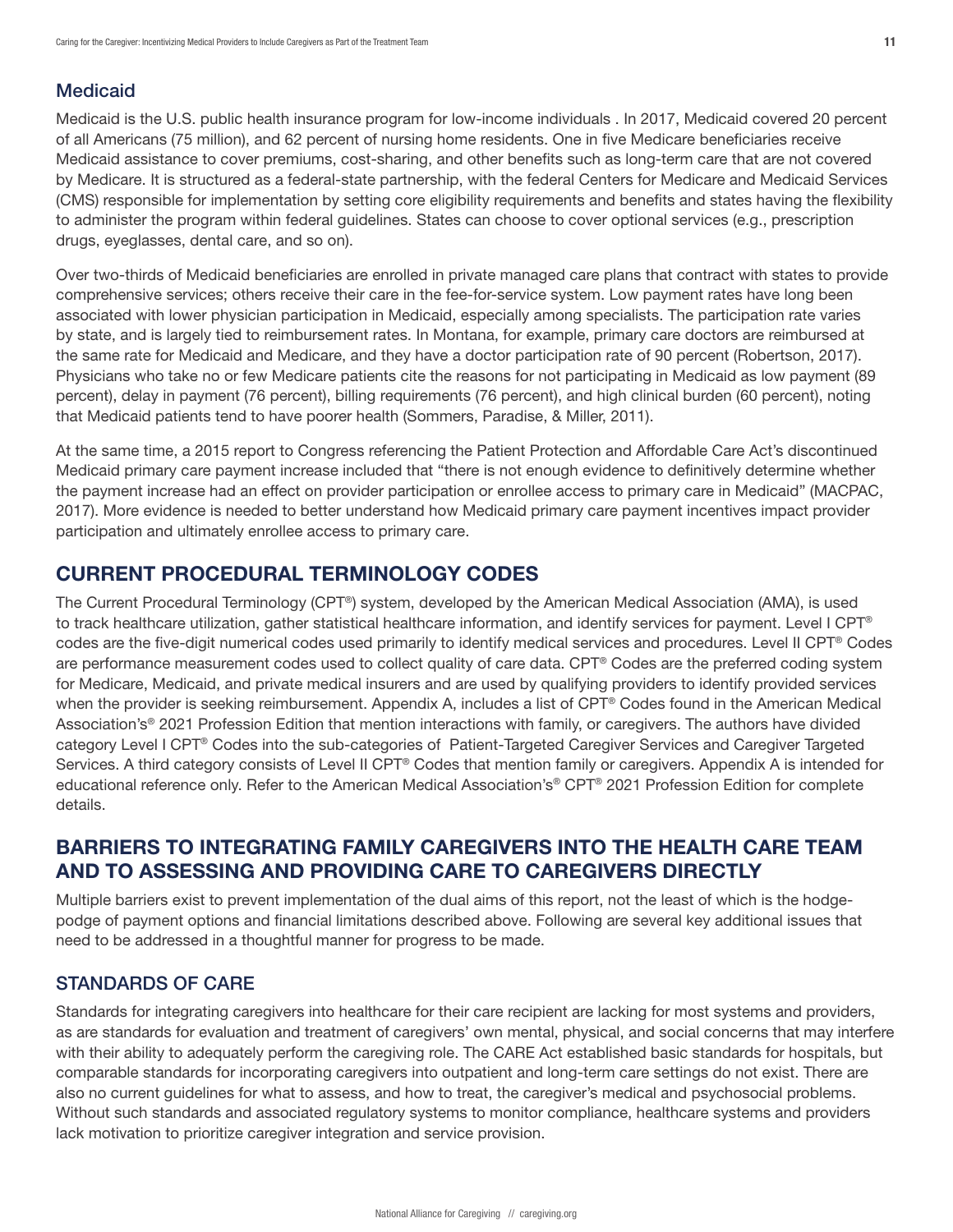# <span id="page-11-0"></span>AWARENESS OF REVENUE OPPORTUNITIES

Confusion on how to get paid for engaging caregivers is a substantial deterrent for providers and care systems. Even those who value and want to integrate caregivers into clinical care or to address the needs of both the patient and the caregiver find it daunting to establish business operations to fund this multi-layered work.

Three key barriers need to be addressed:

- 1. accessible information on billing codes and the rules for use,
- 2. simple mechanisms for identifying the appropriate caregiver(s) to engage for each patient, and
- 3. practice strategies for time-efficient engagement with caregivers.

## ACCESSIBLE INFORMATION ON CODES AND CODING RULES

Although many billing codes exist (see Appendix A), there are no business practice guides that efficiently help health systems understand which are relevant to particular practices. Business offices typically lack an easy-to-understand summary of codes appropriate and useful for specific service settings. In the absence of such guidelines, billing managers must "reinvent the wheel" to figure out the best set of options for their practice. Although there are relevant CPT® codes for outpatient medical services (and related mental health care), a readily accessible set of model coding does not exist for specialty practices (e.g., cardiology, oncology), long-term care settings (e.g., skilled nursing facilities), primary care, and hospitals so that caregivers can be included in care planning and also assessed (and hopefully treated) for existing problems of their own that may interfere with providing optimal care. The risks of being pursued for fraud due to simple clerical errors also represent a substantial deterrent, especially for relatively low rates of reimbursement. Systems may avoid using available codes unless very specific, authoritative information is available.

## EFFICIENCY OF IDENTIFICATION OF THE CAREGIVER(S)

Although identifying a single caregiver for the identified patient may seem an easy task, the size and complexity of today's families often require providers to assess the roles of various persons in order to figure out who is the primary caregiver. This is particularly true for culturally diverse families. For example, among African Americans and members of LGBTQ+ communities, "fictive kin" are often caregivers. Fictive kin refers to those care providers who may not be related to the care recipient by blood or marriage but function as if they are (Badana, Marino & Haley, 2019; Fredriksen-Goldsen & Kim, 2017). Failure to recognize and honor these relationships will further complicate treatment planning and implementation.

Existing approaches to defining a decision-making proxy reflect an inadequate conceptualization of caregiving within families that leads systems to falsely believe that they have addressed the issue of caregiver integration. Implementation of efforts to integrate caregivers into healthcare systems requires more sophisticated approaches to culturally diverse families. It is a major barrier to caregiver integration if each health practice setting must build its own standard of practice that has flexibility to honor cultural variabilities for caregiving roles.

## EFFICIENT COMMUNICATION CHANNELS

Once identified, providers fear being drawn into time-inefficient communication that exceeds reimbursement. Timeefficient mechanisms for extracting key assessment and adherence information from caregivers are needed that align with the rate of reimbursement for communication with family members. The limited availability of standardized brief assessment tools for entry-level providers (e.g., medical technicians) to extract critical information about patients and about caregiver well-being is a barrier to efficient involvement of caregivers.

## ORGANIZATIONAL PRACTICE GUIDANCE

A significant barrier to integrating caregivers into health systems is the shortage of guidance on processes and procedures for doing so. Currently, a limited set of model programs have demonstrated viable ways to integrate caregivers into some healthcare settings (including four described in Recommendations and Appendix B). Yet, providers and systems considering such an undertaking will almost inevitably be inventing the wheel yet again, a costly endeavor because efforts at innovation have not been packaged in practice guides related to workflow. A model program will be described later to illustrate that the dual aims of integrating caregivers into the care recipient's treatment team. Identifying and treating caregivers' own psychosocial needs, **can** be done.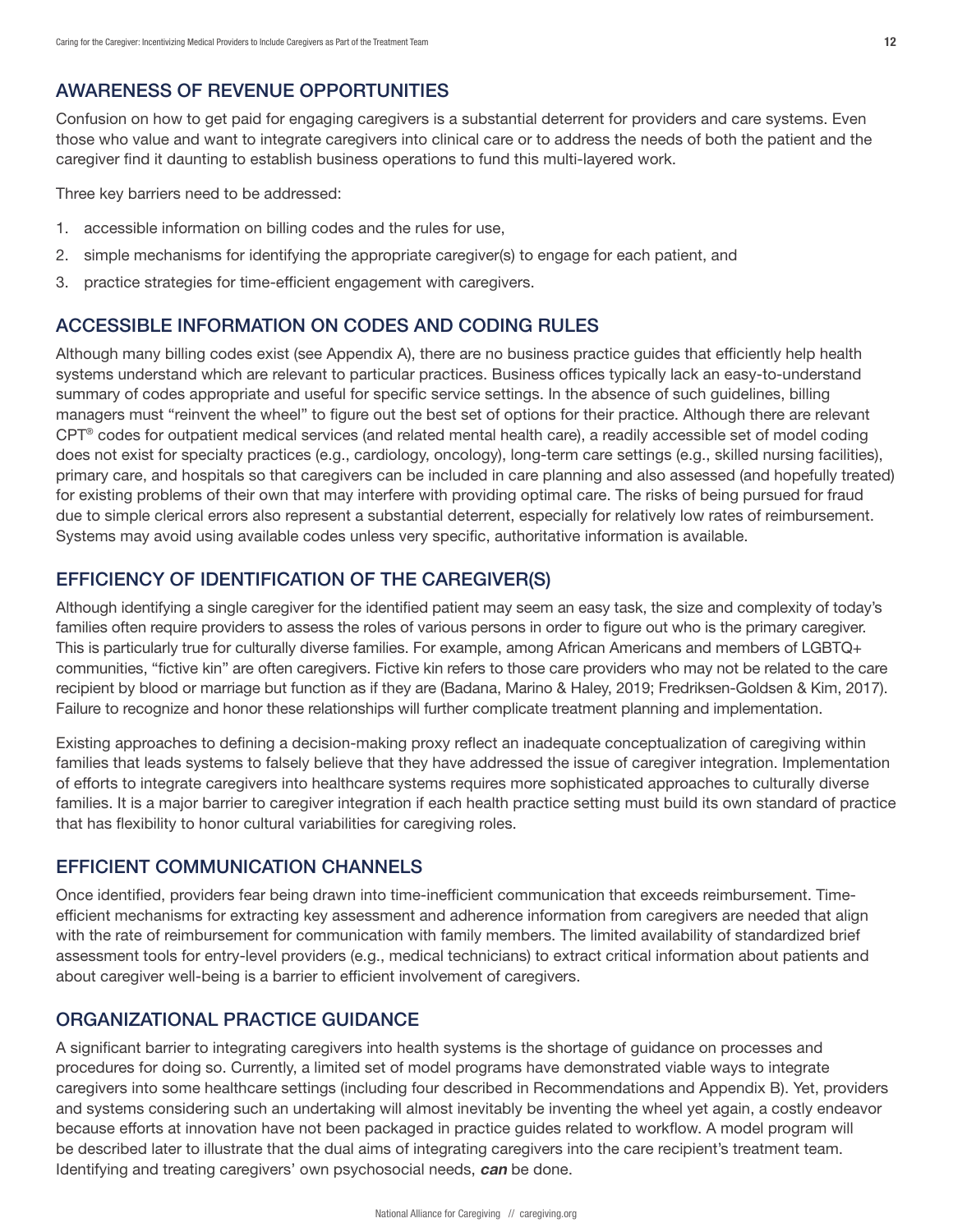## <span id="page-12-0"></span>WORKFLOW MODELS

Providers and systems are deterred by having to invent workflow systems for their specific settings, an effort that is costly in both time and money. Substantial variation exists across health settings, so integration of caregivers into systems requires investment in innovative approaches for each unique system. Models or prototypes of workflow models for engaging caregivers in health systems are not readily available for the range of settings (e.g., specialty clinic, primary care, hospital, home health, long term care) or around workforce characteristics (e.g., models for when a case manager is and is not available in each setting). Variations in characteristics of populations served and the structures of their families (e.g., multi- versus solo-caregiving families) add complexities that systems struggle to understand and address at a practical level.

#### RISK MITIGATION

Leaders recognize that innovation introduces risk. Barriers to this type of innovation include risks of fraudulent billing, risks to privacy, risks to time inefficiency, among many others. A lack of clear guidance about how to deliver services safely and effectively and bill appropriately is a substantive barrier to innovation.

#### ELECTRONIC RECORD ADAPTATION

Efforts to engage caregivers as part of the patient's care team or identify caregivers' needs immediately raise significant legal, ethical, and practical issues about how the information gathered will be documented and made available to others. Ethical issues related to privacy are as important to consider as issues related to access. Unused documentation does little to improve patient care. Yet documentation of caregiver distress in a chart that the care recipient "owns" adds complexities. Standards for handling family-level data are not developed or integrated into the commonly used electronic record systems.

## COST DATA ARE INADEQUATE TO PROMOTE PRACTICE CHANGES

Defining and tracking the costs of engaging caregivers are major barriers to expansion of services to include caregivers. Research is needed to determine the conditions under which healthcare costs escalate when caregivers are excluded from the team versus conditions under which little cost is added when caregivers are omitted. Similarly, the costs of caregiver engagement needs to be more thoroughly understood and disseminated to reduce barriers created by the perception of out-of-control costs when families are more engaged in patient care.

#### PROVIDER TIME

Absence of information about the time invested in various types of engagement of caregivers in patient care poses a barrier to setting effective reimbursement rates or marketing them to providers. Reimbursement for provider coordination of patient care with caregivers requires data on time-use under various conditions of patient need, caregiver knowledge and skill, and availability of time-efficient assessment tools.

A related barrier is the need for validated tools that extract caregiver reports of patient behavior, care, and unmet needs. Tools also are needed that rapidly assess caregiver's own needs to sustain the service role. Furthermore, tools need to be available in multiple languages and cultural variability in assumptions about how families provide care.

#### REVENUE BUSINESS PRACTICES

Another barrier is the cost of billing for services that involve caregivers. The time cost of providers selecting codes and administrators processing codes, rejected billings, and debt collection is substantial, and thus may be perceived as a barrier to innovation.

# METHODOLOGY: HOW DID WE ASSESS THE FIELD AND COME TO THESE CONCLUSIONS/ RECOMMENDATIONS?

A mixed methods approach was utilized, containing a literature review, survey of medical providers, and interviews with a broad range of professionals.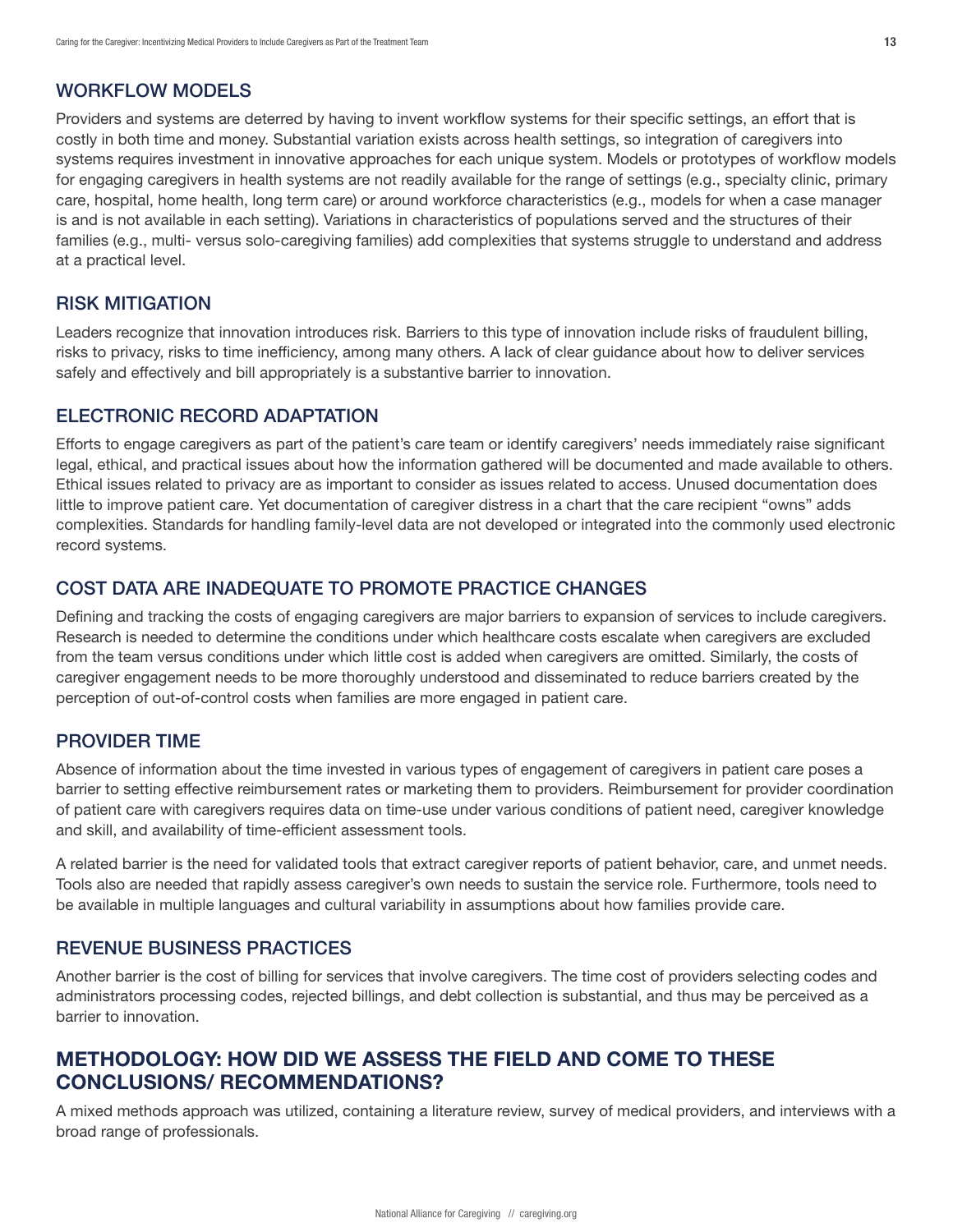# <span id="page-13-0"></span>LITERATURE REVIEW

A literature search was conducted on the topics of services currently available to caregivers of adults with chronic illness by the medical field and how medical providers were reimbursed for providing these programs. The literature search provided many articles on various topics, including policy papers, ethical issues, barriers in treating caregivers of patients, programs designed address these barriers, and methods/success of reimbursement.

## **SURVEY**

A brief, online survey of medical providers who worked directly with caregivers in their practice was conducted from January 2020 – December 2020. The survey was disseminated via email through various list-serves recommended by professional colleagues. The twenty-four-question survey asked for information regarding the integration of caregivers into the treatment team, services provided to the caregiver, and how the providers receive reimbursement for these services. Included were questions about the barriers medical providers may have experienced. Fifteen providers responded and, although the numbers were far below expected participation, the data provided was valuable. The limited participation was most likely due to the COVID-19 pandemic which began during the survey timeframe and was especially burdensome for medical providers during this time period.

## INTERVIEWS

Twenty-five interviews were held online with forty-three individuals in the following categories: acute care and hospital care, long-term and post-acute care, health plans, home and community-based services, academic healthcare systems, and academia (see Appendix A). These informants were selected to allow for an inclusive view of the healthcare system, including the service provider, the administrator, the policy maker, and the payer, across the trajectory of services from home, primary care, hospital, rehabilitation, and residential. Interviewees were invited to participate via email. Interviews were semi-structured around the following topics: integration of family caregivers into models of healthcare, provision of caregivers' services, and reimbursement for caregivers' services.

## THEMES

The information gathered from all three sources (literature review, surveys, and interviews) were analyzed. The following four themes emerged predominant:

- 1. Across all settings, the benefits for the patient of caregiver participation on the treatment team and the caregivers' own need for service was acknowledged.
- 2. Numerous barriers exist at all levels, from physician to administrator.
- 3. Lack of sufficient reimbursement for time invested, not only by the physician but other staff as well, is a significant barrier for use of existing CPT® codes.
- 4. There are some successful "model" programs that are trying to address these issues, but they are few and far between. They are discussed below.

# RECOMMENDATIONS – OVERCOMING BARRIERS TO INCENTIVIZING MEDICAL PROVIDERS

## 1. CAREGIVER ENGAGEMENT STANDARDS IN ALL HEALTHCARE ENVIRONMENTS

*Establish standards* for caregiver engagement in all healthcare environments for which such standards are missing. This requires system-level buy-in which, as discussed previously, is difficult to obtain. Yet without administrative support, innovative programs that are not financially sustainable from the outset will not be created. On the national level, the CARE and RAISE Family Caregivers<sup>2</sup> Acts have set the stage for policy changes and for innovative approaches to these topics. However, although the CARE Act established standards for hospitals at the state level), comparable standards for integration of caregivers into practice need to be developed for primary care and specialty outpatient providers, home health, and long-term care. The activities initiated in response to the RAISE Act may provide foundational information to guide development of standards.

<sup>2</sup>The RAISE Family Caregivers Act requires the Secretary of Health and Human Services to develop, maintain and update an integrated national strategy to recognize and support family caregivers. (RAISE *Family Caregivers Act of 2018 (P.L. No: 115-119), available at https://www.congress.gov/bill/115th-congress/house-bill/3759.*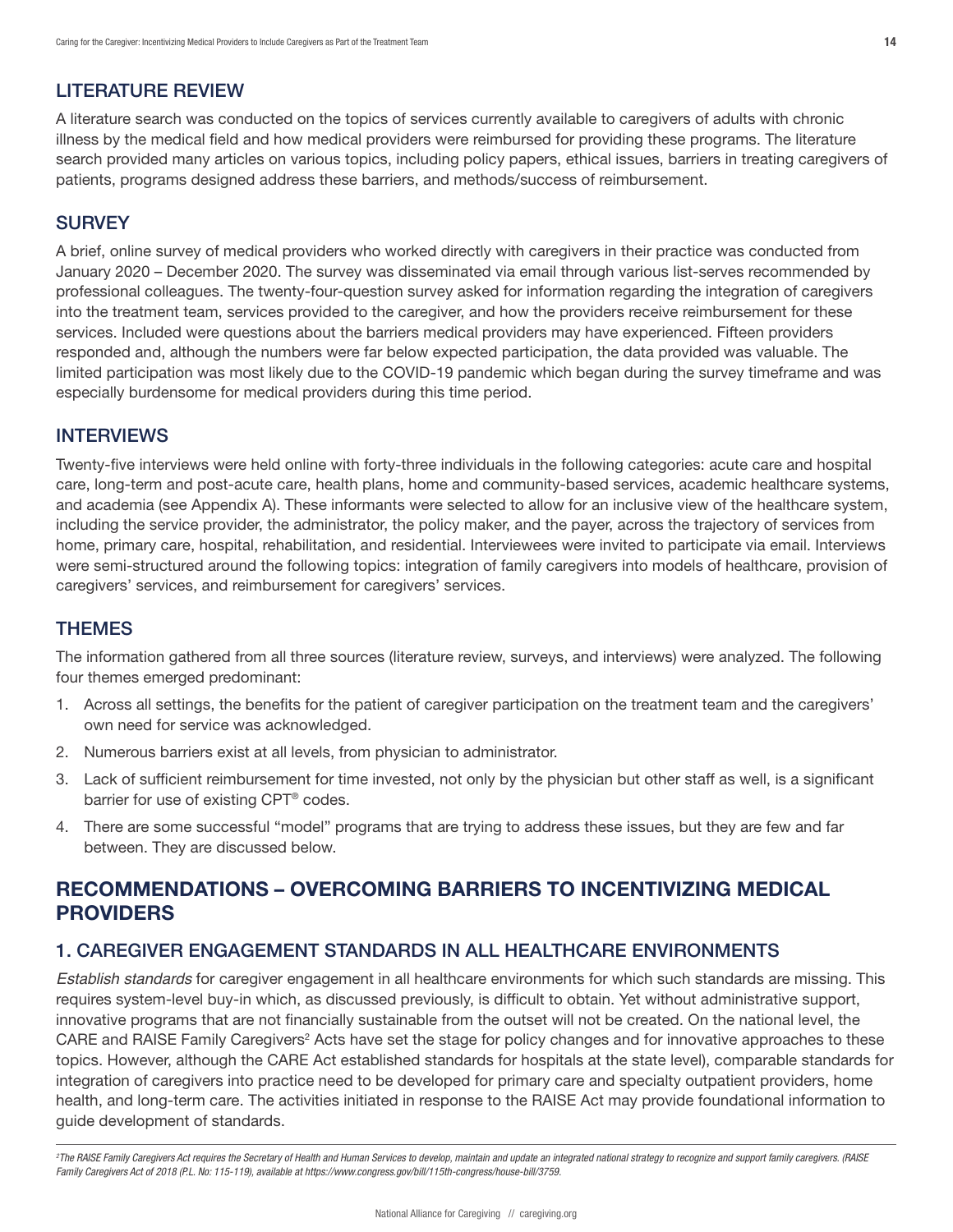<span id="page-14-0"></span>Standards should include guidelines for handling information involving multiple family members. At a minimum, this should include creating a field in the patient's electronic medical record (EMR) to identify the primary caregiver by name and relationship and notating contact information (e.g., email, phone/ text numbers, preferred method of communication). This will, at least, identify the primary caregiver and potentially allow for "linking" of data in the patient's EMR with that of their primary caregiver.

*Disseminate information*. Once established, aggressive efforts are needed to disseminate the standards to healthcare systems and to the public so that both providers *and* caregivers can track whether these standards are, in fact, being met.

*Adoption of standards* needs to be associated with regulatory processes that result in consequences for non-compliance and incentives for compliance. For example, CMS is a very strong position to withhold funding from healthcare systems that do not actively involve caregivers in the ongoing health care of older adults with chronic medical issues.

## 2. CREATION OF PRACTICE FLOW GUIDES AND EFFICIENT ASSESSMENT TOOLS

*Practice Flow Guides need to be created and disseminated*, describing practice principles, models for application of principles in various settings, with detailed illustrations of exemplary innovation programs.

Efficient assessment tools to assess the patient (status and changes in functional health) and caregiver (status and changes in functional health that threaten sustainability of the caregiving role) need to be adopted. Screening models currently exist that can be adopted for use with caregivers themselves, patterned after what is done currently to assess depression. Medicare requires that all primary care patients be screened annually for depressive symptoms using the PHQ-2, a validated two-item questionnaire available in multiple languages. Persons screening positive are then automatically administered the full PHQ-9 questionnaire to assess depressive symptoms in more depth. This information is part of the EMR and therefore available to all providers. Depression is also noted on the problem list and the provider must indicate a treatment plan to address the situation. Standard cut-off scores may be established or adopted to help with decision-making regarding appropriate treatment.

A similar approach can be used to assess caregivers' mental health. The American Medical Association publishes a brief screen for caregiver stress that is available in multiple languages and can be self-scored. Depression and anxiety screens may also be included, bringing the total screening length to about twenty items. Caregivers scoring above accepted cutoffs would be given additional additional screening using full-length assessments. As with the PHQ, the results would be automatically recorded in the caregiver's medical record.

The proposed process contains: a) brief screens; b) full measures; c) develop treatment plan; d) implementation plan; and e) follow-up/re-assessment to determine whether intervention has been successful. A similar process could be followed to assess caregivers' medical conditions and other social problems (e.g., food insecurity, unemployment, and the like) that may negatively impact the caregiver's ability to do her/his job competently over time. This process can be done through embedded social work/nursing teams who review the data and provide the necessary follow-up care.

Principles, models, and exemplars are needed for specific settings, noting variations in implementation based on provider level of training and role, electronic medical record system idiosyncrasies, and other organizational characteristics. Two programs in particular illustrate how creativity, funding, and institutional support can come together to address caregiverspecific needs alongside those of the care recipient. Others are in development or are operational but do not have supporting data. This list can and will change over time as more innovative programs are implemented.

# Program Spotlight: 4Ms Caregiving Initiative

The Caregiver Health and Well-Being Initiative (Caregiver Initiative, or CGI) was developed by the Department of Social Work and Community Health at Rush University Medical Center in Chicago, IL. The initial development of this visionary work was funded by the RRF Foundation for Aging, whose continuous championing led to funding from The John A. Hartford Foundation (JAHF) for refinement, scale, and spread across Age-Friendly Health Systems. Rush and the Institute for Healthcare Improvement (IHI) are working to integrate caregivers into the 4Ms of an Age-Friendly Health System (What Matters, Medication, Mentation, and Mobility) by prototyping the 4Ms CGI. The work is collaboratively led by Robyn Golden, LCSW, associate vice president, Population Health and Aging and Leslie Pelton, vice president, Institute for Healthcare Improvement. The partnership is the culmination of their years of experience related to supporting caregiver well-being and advancing age-friendly health systems.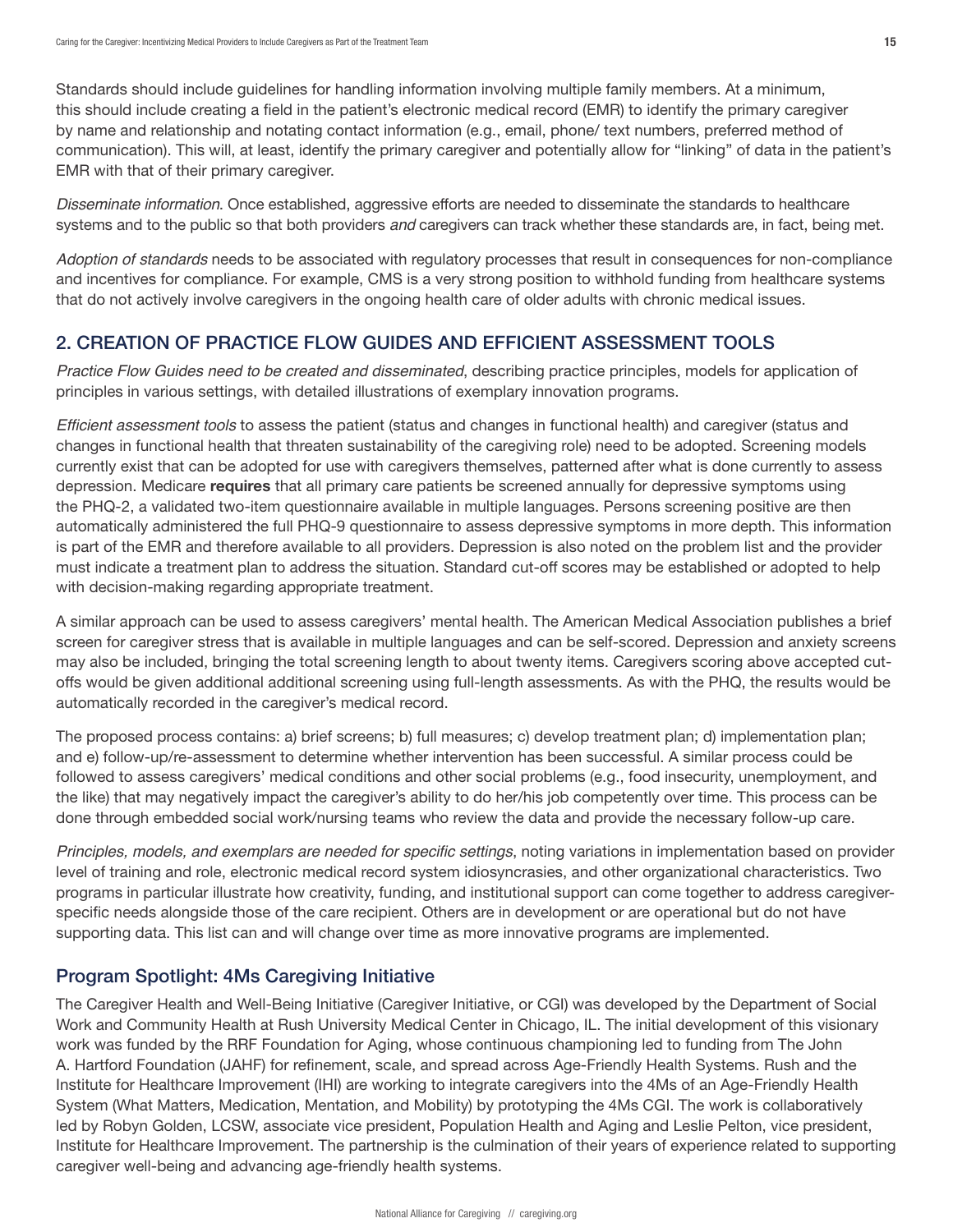<span id="page-15-0"></span>The Rush Caregiver Initiative draws together evidence-based practices into a single framework to improve care for both the older adult care recipient with chronic medical illnesses by addressing the needs of their caregiver. It has two main components: system-level change and caregiver interventions. Caregivers are identified and documented in the patient's Electronic Medical Record (EMR). They also become patients themselves, with their own EMR, and their insurance coverage is documented in their chart. Services such as "Skill Building" (to address medication, mentation and mobility of the care recipient); "What Matters Family Sessions" (to discuss what matters to the dyad resulting in better informed care plans); and comprehensive assessment of caregiver status including depression (using PHQ-9), anxiety (using GAD-7), self-efficacy, caregiver burden, health literacy and social determinants of health, along with a biopsychosocial/spiritual assessment are provided. Staffing for these services is provided primarily by licensed clinical social workers who can bill using CPT® codes for family psychotherapy with or without the patient present or can bill for individual psychotherapy with Adjustment Disorder diagnoses. Billing may be done to the care recipient's insurance when consent is given, or to the caregiver's insurance when seeking consent is inappropriate. "Diagnostic assessments" of the caregiver may also be provided by the CGI staff and billed to the caregiver's insurance, and referrals are made for ongoing psychotherapy when needed, which is typically covered by the caregiver's insurance.

In sum, the 4Ms CGI program addresses the dual aims covered in this report: caregivers are documented in the patient's EMR, they are actively engaged in treatment planning, they are assessed for their own needs, and they are referred for mental health care or other services if indicated. This initiative provides a rich teaching and learning environment where detailed assessment of the 4Ms of the patient is done, with caregiver input, and then used to set measurable goals discussed at family care planning meetings. Referrals within the system and to community-based organizations are routinely made, and a closed-loop system is in place within the EMR to track follow-up.

Close to 150 families are served each year. Early results demonstrate reductions in symptoms of depression, anxiety, and caregiver burden that are statistically significant. The reductions are also clinically significant, moving caregivers from levels that indicate a need for treatment to levels below the threshold indicating a need for intervention.

In 2021, the 4Ms CGI program is being piloted in five healthcare systems, with scale and spread to Age-Friendly Healthcare Systems anticipated after June 2022. This comprehensive program recognizes that identifying, assessing, and supporting family caregivers is critical to age-friendly care of older adults.

## Program Spotlight: Cancer Caregiver Clinic

A second promising initiatives is the cancer-caregiver-focused program housed in the Department of Psychiatry and Behavioral Sciences at Memorial Sloan Kettering Cancer Center in New York City, led by a psychologist, Allison Appelbaum, PhD. It is one of several programs to support caregivers of persons with any type of cancer, at any age or stage. The Caregivers Clinic provides psychosocial support by conducting assessment of caregivers' mental health needs and providing in-house psychotherapy, including cognitive-behavioral, existential, and supportive, and bereavement counseling. Caregivers can self- refer to the clinic; they can also be referred by an oncologist or any other member of the healthcare team who is aware of caregiver distress. Care is typically delivered individually or in small groups, although both couples therapy and family counseling are available as needed. A peer mentoring program is also available that enables caregivers to learn from others facing similar challenges. Given the expense of this program, insurance is routinely billed; however, the developer shared that lack of adequate insurance coverage is a key factor in attrition—early termination of therapeutic services. This led the team to develop a twenty-five-item online tool for caregivers' screening and referral called Cancer Support Source. Caregivers identify their areas of most concern, indicate how they want to receive help (on-line, in person, speak with staff, or nothing), and opt in or out of follow-up. Two publications describe these efforts in detail: Longacre, Appelbaum, Buzagio, et. al (2018) and Matson, Song & Mayer (2014). Data collection is an ongoing process; the group is attempting to show cost savings for the cancer patient among caregivers who received treatment for their mental health issues. It is included here because, by inclusion/ integration of online resources, the program's breadth was able to be expanded without insurance limitations—although online service is not comparable to in-person.

# Program Spotlight: Caring for Caregivers Care Model

While it has long been stated that caregiving interventions provide a cost savings for health care systems, few models illustrate the savings across a large healthcare system. One such model called the Caring for Caregivers care model, developed by Venus Wong and associates at Stanford University's Clinical Excellence Research Center, provides a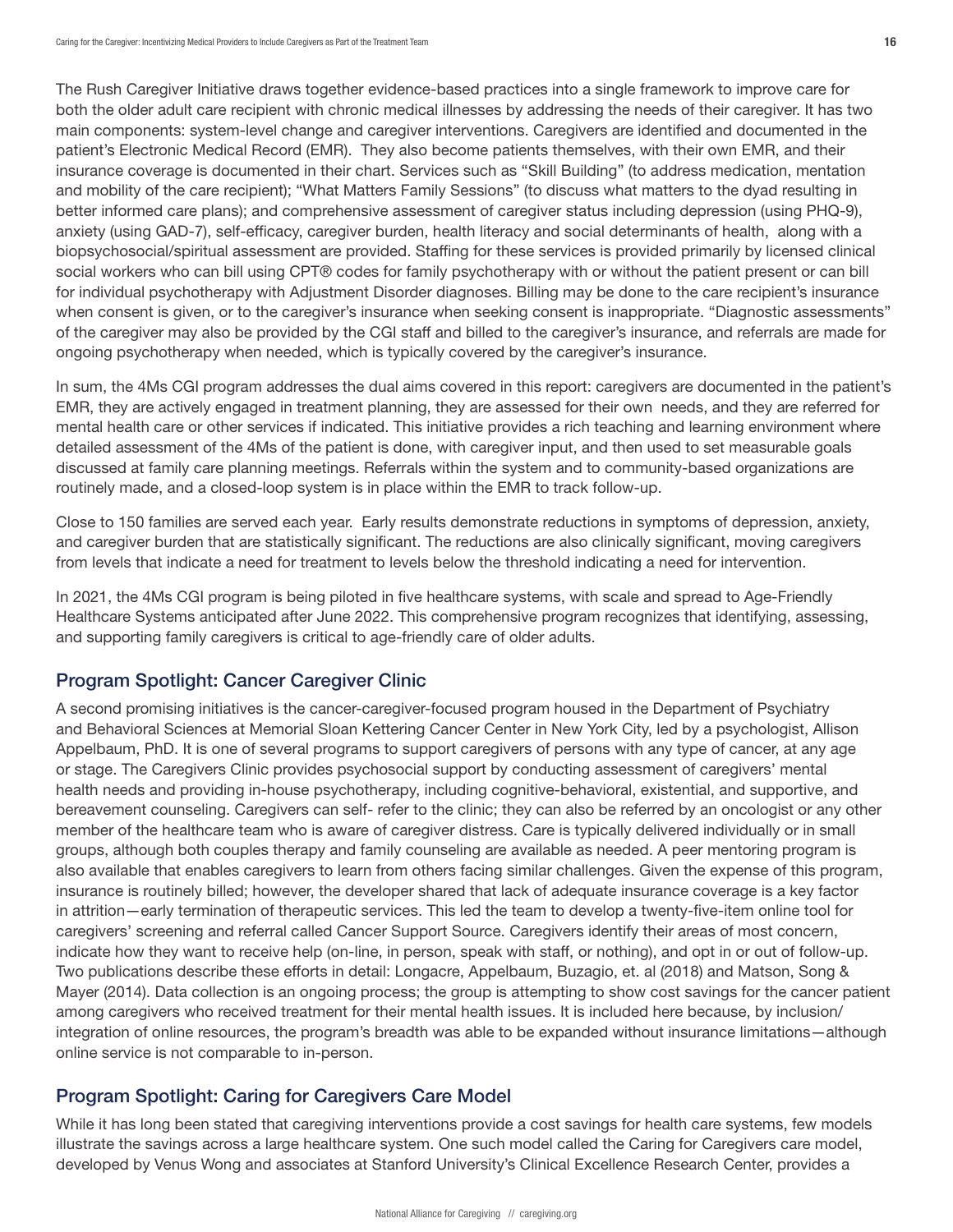<span id="page-16-0"></span>clinical and business case for the healthcare systems that serve the Medicare Advantage population (Wong et al., 2021). In looking to improve health outcomes, enhance patient experience, and decrease healthcare costs, this model identified and targeted three unmet caregiver needs: social isolation, care fragmentation, and unmet day-to-day care needs. The model estimates significant cost-savings for plans that adopt its three intervention components.

The social isolation component was represented by Health Education Program (HEP), peer group intervention for family caregivers of individuals with chronic illnesses. The care fragmentation component was addressed by the Healthy Aging Brain Center (HABC), a program providing medication management, care navigation, and brief family caregiver consultation. The final component, unmet day-to-day care needs was addressed through Care Angel, a virtual assistant that utilizes automatic reminders to the care recipients and can notify the caregiver and/or nurse that additional assistance is needed or there is a concern that needs addressing.

The cost-benefit analysis performed on the three evidence-based programs showed a significant potential savings for the healthcare system1. A randomized controlled trail (RCT) of the peer group intervention of HEP indicated a potential average net saving of \$861 per caregiver per year and \$1,461 per patient per year. In addressing the need for efficient caregiver and patient workflows, the HABC identified an estimated net saving of approximately \$3,168 per patient per year using the HABC integrated care pathway. Targeting the unique daily unmet needs experienced by adults with chronic illnesses and their caregivers, the virtual assistant Care Angel showed a potential net saving of \$492 per patient per year. The Caring for the Caregiver model has the potential to generate both better health-related outcomes as well as potential cost savings associated with lower healthcare utilization.

# 3. USER-FRIENDLY ACCESS TO CMS CODES TO FACILITATE USE

Billing codebooks and related rules need to be disseminated in user-friendly formats that protect providers from error and fraud while constraining the costs of processing billing. There is a pressing need for "pocket guides" and/or an "app" for mobile devices and/or a dedicated website that is regularly updated so that providers can find the information they need with confidence that it has been vetted by a reliable source. Currently, none of these options exist, so providers are on their own to figure out reimbursement codes.

# **REFERENCES**

AARP and National Alliance for Caregiving. (2020). *Caregiving in the US 2020*. Washington, DC: AARP.

American Medical Association. (2020). *CPT 2021 Professional Edition*. American Medical Association.

Badana, A. N., Marino, V., & Haley, W. E. (2019). Racial Differences in Caregiving: Variation by Relationship Type and Dementia Care Status. *Journal of Aging and Health*, 31(6), 925–46.

Belk, D. (2012). *True Cost of Health-Care. Outpatient Charges*. [https://truecostofhealthcare.org/outpatient\\_charges/](https://truecostofhealthcare.org/outpatient_charges/)

Blue Cross Blue Shield Association. (2020). *Impact of Caregiving on Mental and Physical Health*. The Health of America Report. [https://www.bcbs.com/sites/default/files/file-attachments/health-of-america-report/HOA-Caregivers\\_3.pdf](https://www.bcbs.com/sites/default/files/file-attachments/health-of-america-report/HOA-Caregivers_3.pdf)

Boccuti, C., Fields, C., Casillas, G., & Hamel, L. (2015). Primary Care Physicians Accepting Medicare: A Snapshot. *Kaiser Family Foundation*.

CMS.gov. (2021, February 1). Caregiver Partners. Outreach & Education: Partner Resource. [https://www.cms.gov/](https://www.cms.gov/Outreach-and-Education/Outreach/Partnerships/Caregiver) [Outreach-and-Education/Outreach/Partnerships/Caregiver](https://www.cms.gov/Outreach-and-Education/Outreach/Partnerships/Caregiver)

Collins, R. N., & Kishita, N. (2019). The Effectiveness of Mindfulness- and Acceptance-based Interventions for Informal Caregivers of People with Dementia: A Meta-analysis. *The Gerontologist*, 59(4), e363–e379.

Cohen, R. A., Cha, A. E., Martinez, M. E., & Terlizzi, E. P. (2020). *Health Insurance Coverage: Early Release of Estimates from the National Health Interview Survey, 2019*. National Center for Health Statistics. [https://www.cdc.gov/nchs/data/](https://www.cdc.gov/nchs/data/nhis/earlyrelease/insur202009-508.pdf) [nhis/earlyrelease/insur202009-508.pdf](https://www.cdc.gov/nchs/data/nhis/earlyrelease/insur202009-508.pdf)

Elflein, J. (2020, October 9). Percentage of U.S. Americans covered by Medicare 1990–2019. Statista: Health System. <https://www-statista-com.org/statistics/200962/percentage-of-americans-covered-by-medicare/>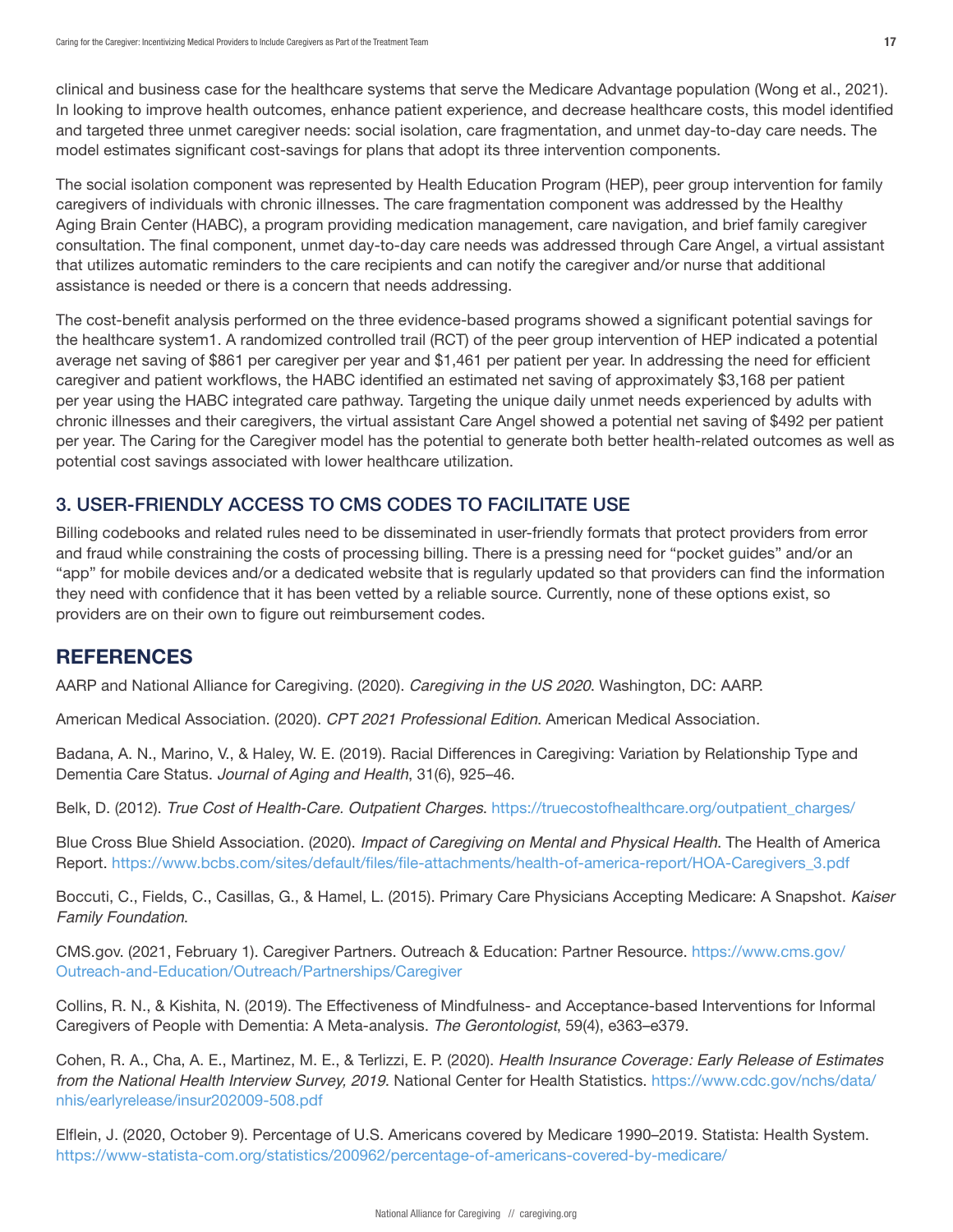Fredriksen-Goldsen, K. & Kim, H-J. (2017). The Science of Conducting Research with LGBT Older Adults — An introduction to Aging with Pride: National Health, Aging, and Sexuality/Gender Study (NHAS). *The Gerontologist*, 57 (suppl.1), S1–S14.

Friedman, E. M., & Tong, P. K. (2020). *A Framework for Integrating Family Caregivers into the Health Care Team*. RAND Corporation.

Goldyn, R. & Carbonell, E. (personal communications, March 10, 2021 and May 4, 2021). A model for caregiver health and wellness in age-friendly health systems.

Healthcare in America. (2017, March 7). *How Do Doctors Get Paid for Healthcare Treatment?* [https://healthcareinamerica.](https://healthcareinamerica.us/how-do-doctors-get-paid-for-healthcare-treatment-f7538b9e50aa) [us/how-do-doctors-get-paid-for-healthcare-treatment-f7538b9e50aa](https://healthcareinamerica.us/how-do-doctors-get-paid-for-healthcare-treatment-f7538b9e50aa)

JC Lewis Insurance Services, (2020, June 24). *Top 5 Health Insurance Companies in the U.S.* [https://www.jclis.com/](https://www.jclis.com/health-insurance/top-5-health-insurance-companies/) [health-insurance/top-5-health-insurance-companies/](https://www.jclis.com/health-insurance/top-5-health-insurance-companies/)

Kaddour, L., & Kishita, N. (2020). Anxiety in Informal Dementia Carers: A Meta-analysis of Prevalence. *Journal of Geriatric Psychiatry and Neurology*, 33(3), 161–72.

Kaye, N., & Teshale, S. (2020). *Medicaid Supports for Family Caregivers*. Washington, DC: National Academy for State Health Policy.

Longacre, M., Appelbaum, A. J., Buzagio, J., Miller, M. F., Golant, M., Rowland, J. H., Given, B., Dockham, B. & Northouse, L. (2018). Reducing Informal Caregiver Burden in Cancer: Evidence-based Programs in Practice. DOI: 10.1093/tbm/bx028.

Matson, M., Song, L., & Mayer, D. K. (2014). Putting Together the Pieces of the Puzzle: Identifying Existing Evidencebased Resources to Support the Cancer Caregiver. *Clinical Journal of Oncology Nursing*, 18(6), 619–36. DOI: 10.1188/14. CJON.619–21.

Medicaid and CHIP Payment and Access Commission (MACPAC). (2015). March 2015 Report to Congress on Medicaid and CHIP. <https://www.macpac.gov/publication/march-2015-report-to-congress-on-medicaid-and-chip/>

Medicare Payment Advisory Commission. (2021). *March 2021 Report to the Congress: Medicare Payment Policy*. Washington, DC: Medicare Payment Advisory Commission

Miller, A. D., Mishra, S. R., Kendall, L., Haldar, S., Pollack, A. H., & Pratt, W. (2016, February). Partners in Care: Design Considerations for Caregivers and Patients during a Hospital Stay. In *Proceedings of the 19th ACM Conference on Computer-Supported Cooperative Work & Social Computing* (pp. 756–69).

Reinhard, S. (2019). Home Alone Revisited: Family Caregivers Providing Complex Care. *Innovation in Aging*, 3(Suppl 1), S747.

Reinhard, S. C., Feinberg, L. F., Houser, A., Choula, R., & Evans, M. (2019). Valuing the Invaluable: 2019 Update Charting a Path Forward. *AARP Public Policy Institute*.

Robertson, L. (2017). Fact Check: Medicaid's Doctor Participation Rates. USA Today: FactCheck.org [https://www.](https://www.usatoday.com/story/news/politics/2017/03/29/fact-check-medicaids-doctor-participation-rates/99793460/) [usatoday.com/story/news/politics/2017/03/29/fact-check-medicaids-doctor-participation-rates/99793460/](https://www.usatoday.com/story/news/politics/2017/03/29/fact-check-medicaids-doctor-participation-rates/99793460/)

Rodakowski, J., Leighton, C., Martsolf, G. R., & James, A. E. (2021). Caring for Family Caregivers: Perceptions of CARE Act Compliance and Implementation. *Quality Management in Healthcare*, 30(1), 1–5.

Schulz, R., & Eden, J. (Eds.). (2016). *Families Caring for an Aging America* (pp. 2-6). Washington, DC: National Academies Press.

Skufca, L. 2019. Primary Care Providers' Experience with Family Caregivers. AARP Research. [https://www.aarp.org/](https://www.aarp.org/content/dam/aarp/research/surveys_statistics/ltc/2019/primary-care-provider-on-family-caregiver-role.doi.10.26419-2Fres.00273.001.pdf) [content/dam/aarp/research/surveys\\_statistics/ltc/2019/primary-care-provider-on-family-caregiver-role.doi.10.26419-](https://www.aarp.org/content/dam/aarp/research/surveys_statistics/ltc/2019/primary-care-provider-on-family-caregiver-role.doi.10.26419-2Fres.00273.001.pdf) [2Fres.00273.001.pdf](https://www.aarp.org/content/dam/aarp/research/surveys_statistics/ltc/2019/primary-care-provider-on-family-caregiver-role.doi.10.26419-2Fres.00273.001.pdf)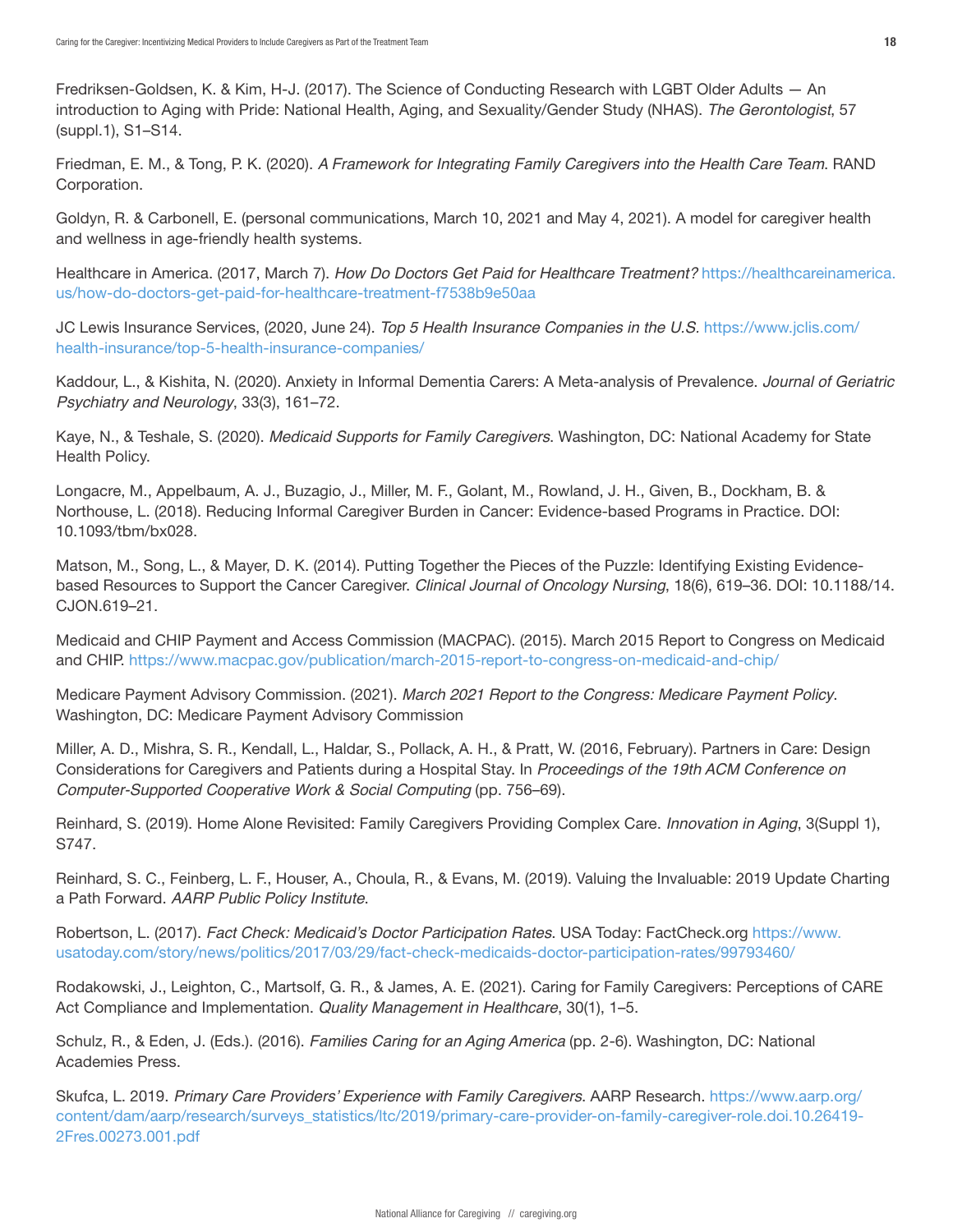Sommers, A. S., Paradise, J., & Miller, C. (2011). Physician Willingness and Resources to Serve More Medicaid Patients: Perspectives from Primary Care Physicians. *Medicare & Medicaid Research Review*, 1(2).

Think Anthem. (2020, October 2). Caring for Our Caregivers. [https://www.thinkanthem.com/uncategorized/caring-for-our](https://www.thinkanthem.com/uncategorized/caring-for-our-caregivers/)[caregivers/](https://www.thinkanthem.com/uncategorized/caring-for-our-caregivers/)

Wolff, J. L., Freedman, V. A., Mulcahy, J. F., & Kasper, J. D. (2020). Family Caregivers' Experiences with Health Care Workers in the Care of Older Adults with Activity Limitations. *JAMA Network Open*, 3(1), e1919866-e1919866.

Wong, V., Rosenbaum, S., Sung, W., Kaplan, R. M., Bott, N., Platchek, T. & Shah, N. R. (2021). Caring for Caregivers: Bridging the Gap Between Family Caregiving Policy and Practice. *NEJM Catalyst Innovations in Care Delivery*, 2(4).

UnitedHealthcare. (2019, June 25). The Burden of Caregiving: A Growing Workforce Challenge. [https://www.uhc.com/](https://www.uhc.com/employer/news/client/the-burden-of-caregiving--a-growing-workforce-challenge) [employer/news/client/the-burden-of-caregiving--a-growing-workforce-challenge](https://www.uhc.com/employer/news/client/the-burden-of-caregiving--a-growing-workforce-challenge)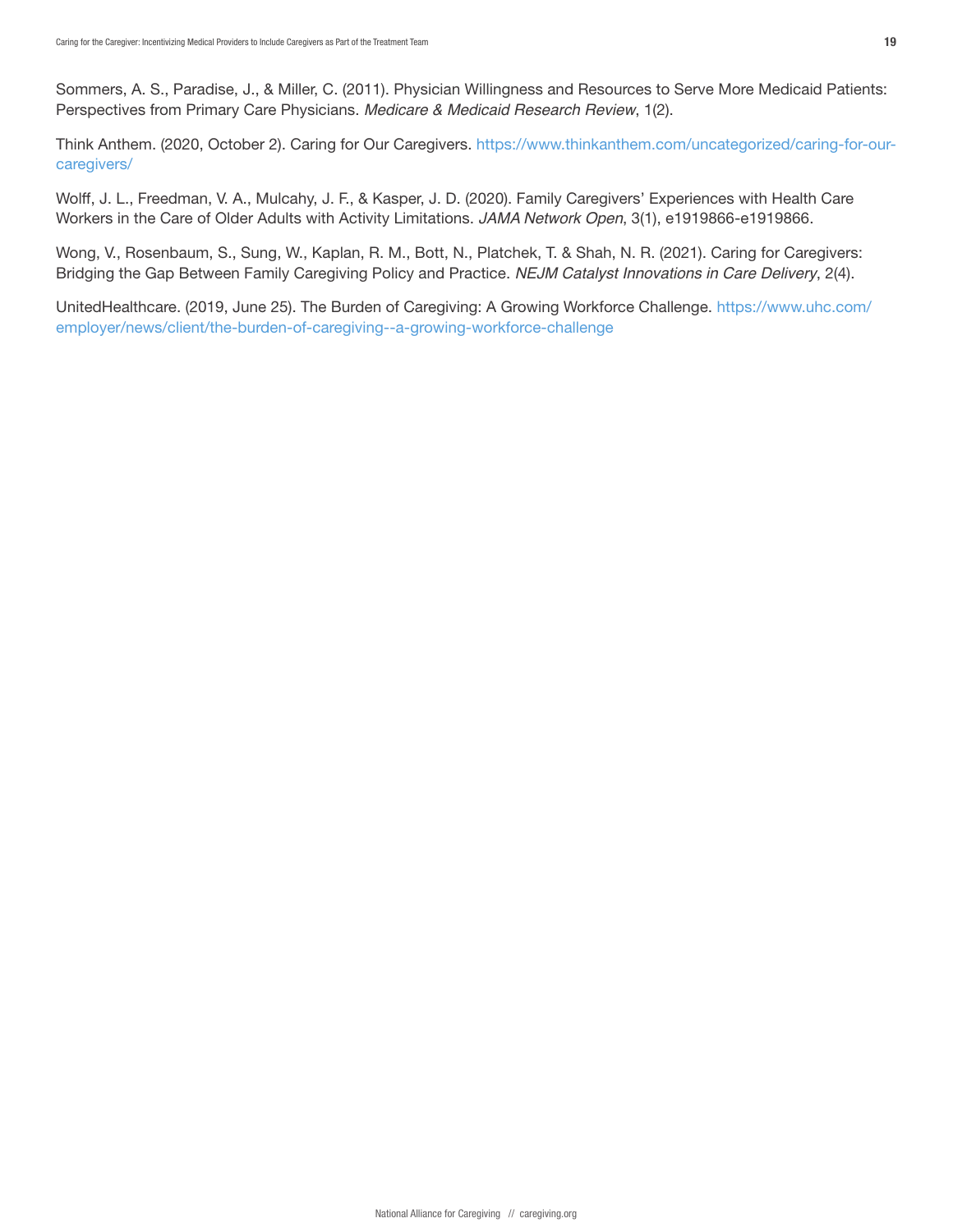# <span id="page-19-0"></span>APPENDIX A – AMERICAN MEDICAL ASSOCIATION'S® CPT® THAT REIMBURSE FOR INTERACTING WITH FAMILY/CAREGIVER

This Appendix is intended for educational reference only. Refer to American Medical Association's® CPT® 2021 Profession Edition for complete details.

| <b>Patient-Targeted Caregiver Services</b> |                                                                                                     |                                                                                                                                                        |  |  |
|--------------------------------------------|-----------------------------------------------------------------------------------------------------|--------------------------------------------------------------------------------------------------------------------------------------------------------|--|--|
| Codes                                      | <b>Definition</b>                                                                                   | <b>Criteria for Caregiver/Family Members</b>                                                                                                           |  |  |
| 99241-99245                                | Face-to-face time outpatient<br>consultations                                                       | Counseling provided consistent with the patient's and/<br>or family's needs.                                                                           |  |  |
| 99324-99328                                | Domiciliary or rest home-new<br>patient                                                             | Counseling provided consistent with the patient's and/<br>or family's needs.                                                                           |  |  |
| 99334-99337                                | Domiciliary or rest home-<br>established patient                                                    | Counseling provided consistent with the patient's and/<br>or family's needs.                                                                           |  |  |
| 99341-99345                                | Home visit for the evaluation and<br>management-new patient                                         | Counseling provided consistent with the patient's and/<br>or family's needs.                                                                           |  |  |
| 99347-99350                                | Home visit for the evaluation and<br>management-established patient                                 | Counseling provided consistent with the patient's and/<br>or family's needs.                                                                           |  |  |
| 99490-99439                                | Chronic care management services                                                                    | Educating the patient or caregiver about the patient's<br>condition, care plan, and prognosis.                                                         |  |  |
| 99491, 99487, 99489                        | Chronic care management services                                                                    | Educating the patient or caregiver about the patient's<br>condition, care plan, and prognosis.                                                         |  |  |
| 99218-99220                                | Initial observation care                                                                            | Counseling provided consistent with the patient's and/<br>or family's needs.                                                                           |  |  |
| 99224-99226                                | Subsequent observation care                                                                         | Counseling provided consistent with the patient's and/<br>or family's needs.                                                                           |  |  |
| 99234-99236                                | Observation or inpatient hospital<br>care                                                           | Counseling provided consistent with the patient's and/<br>or family's needs.                                                                           |  |  |
| 99221-99223                                | Initial hospital care                                                                               | Counseling provided consistent with the patient's and/<br>or family's needs.                                                                           |  |  |
| 99231-99233                                | Subsequent hospital care                                                                            | Counseling provided consistent with the patient's and/<br>or family's needs.                                                                           |  |  |
| 99238-99239                                | Hospital discharge services                                                                         | Instructions for continuing care to all relevant<br>caregivers.                                                                                        |  |  |
| 99251-99255                                | Inpatient consultation for a new or<br>established patient                                          | Counseling provided consistent with the patient's and/<br>or family's needs.                                                                           |  |  |
| 99304-99306                                | Initial nursing facility care                                                                       | Counseling provided consistent with the patient's and/<br>or family's needs.                                                                           |  |  |
| 99307-99310                                | Subsequent nursing facility care                                                                    | Counseling provided consistent with the patient's and/<br>or family's needs.                                                                           |  |  |
| 99315-99316                                | Nursing facility discharge services                                                                 | Instructions are given for continuing care to all relevant<br>caregivers.                                                                              |  |  |
| 99318                                      | Other nursing facility services                                                                     | Counseling provided consistent with the patient's and/<br>or family's needs.                                                                           |  |  |
| 99339-99340                                | Domiciliary, est. home (e.g.,<br>assisted living facility), or home<br>care plan oversight services | Communication (including telephone calls) with family<br>member(s), surrogate decision maker(s) and/or key<br>caregiver(s) involved in patient's care. |  |  |
| 99291-99292                                | Critical care services                                                                              | Time spent on the floor or unit with family members or<br>surrogate decision makers.                                                                   |  |  |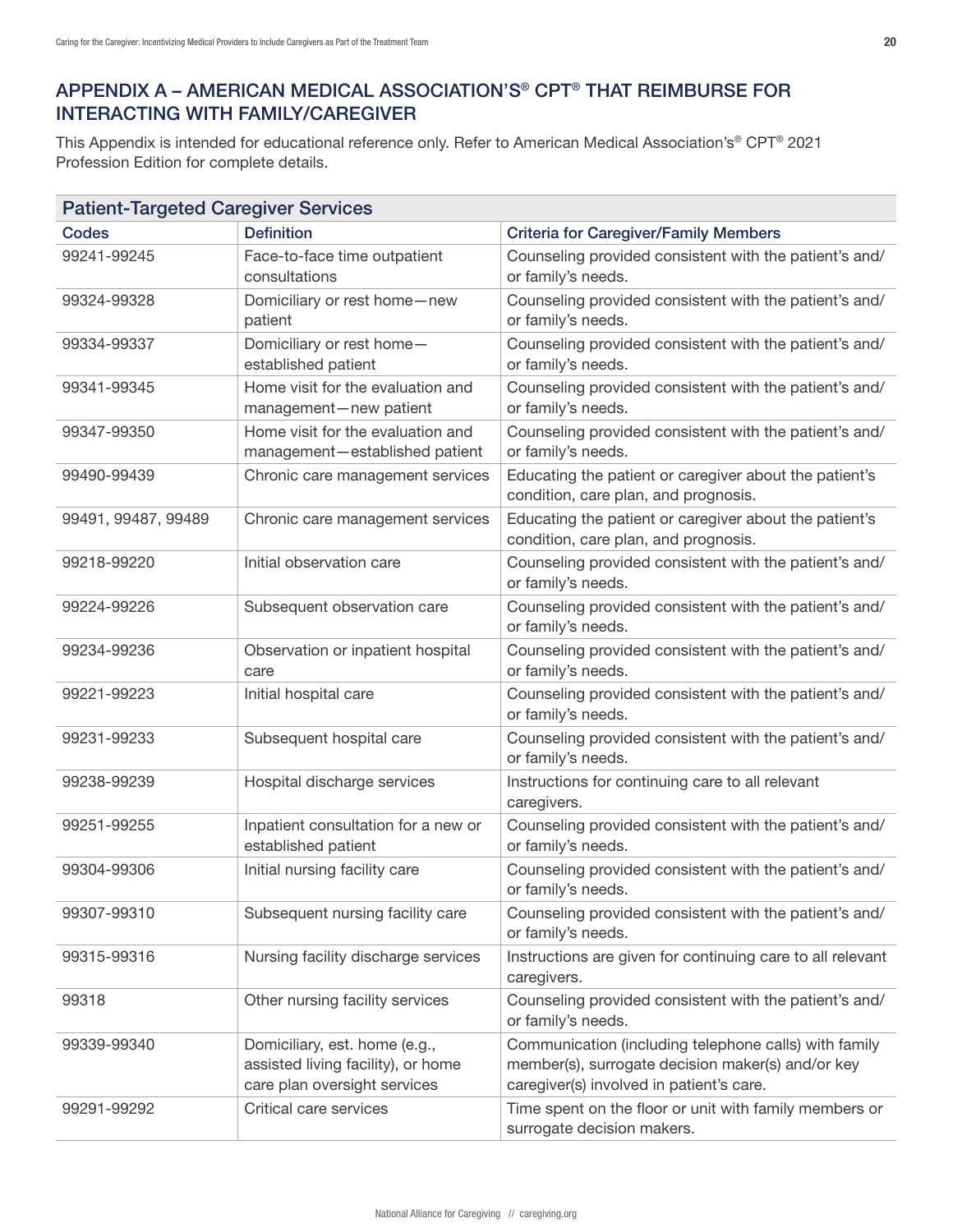| 99366-99367  | Medical team conference                                                                       | With or without the presence of the patient, family<br>member(s), community agencies, surrogate decision<br>maker(s), and/or caregiver(s).                           |
|--------------|-----------------------------------------------------------------------------------------------|----------------------------------------------------------------------------------------------------------------------------------------------------------------------|
| 99457-99458  | Remote physiologic monitoring<br>treatment management services                                | Requiring interactive communication with the patient/<br>caregiver during the month.                                                                                 |
| 99091        | Digitally stored data service/<br>Remote physiologic monitoring                               | Including communication to patient and/or caregiver).                                                                                                                |
| 99457-99458  | Remote physiologic monitoring<br>treatment management services                                | Interactive communication with the patient/ caregiver.                                                                                                               |
| 99374-99375  | Care plan oversight services-<br>supervision of a patient under care<br>of home health agency | Communication (including telephone calls) with family<br>member(s), surrogate decision maker(s) and/or key<br>caregiver(s) involved in patient's care.               |
| 99377-99378  | Care plan oversight services-<br>supervision of a hospice patient<br>(patient not present)    | Communication (including telephone calls) with family<br>member(s), surrogate decision maker(s) and/or key<br>caregiver(s) involved in patient's care.               |
| 99379-99380  | Care plan oversight services-<br>Supervision of a nursing facility<br>(patient not present)   | Communication (including telephone calls) with family<br>member(s), surrogate decision maker(s) and/or key<br>caregiver(s) involved in patient's care.               |
| 99495-99496  | Transitional care management<br>services                                                      | TCM requires an interactive contact with the patient or<br>caregiver.                                                                                                |
| 99497-99498  | Advance care planning                                                                         | Face-to-face service between a physician or other<br>qualified health care professional and a patient, family<br>member, or surrogate for counseling and discussion. |
| 90887        | Other psychotherapy                                                                           | Interpretation or explanation of results of psychiatric,<br>other medical examinations and procedures, or other                                                      |
|              |                                                                                               | accumulated data to family or other responsible<br>persons, or advising them how to assist patient.                                                                  |
| 90989, 90993 | Other dialysis procedures                                                                     | Dialysis training, patient, including helper.                                                                                                                        |
| 92626-92627  | Auditory evaluative and therapeutic<br>services                                               | Use the face-to-face time with the patient or family.                                                                                                                |
| 96040        | Medical genetics and genetic<br>counseling services                                           | Use the face-to-face time with the patient or family.                                                                                                                |
| 97156-97157  | Family adaptive behavior treatment                                                            | Training guardian(s)/caregiver(s) of one or multiple<br>patients.                                                                                                    |
| 96132-96133  | Neuropsychological testing<br>evaluation services                                             | Interactive feedback to the patient, family member(s)<br>or caregiver(s).                                                                                            |
| 96130-96131  | Psychological testing evaluation<br>services                                                  | Interactive feedback to the patient, family member(s)<br>or caregiver(s).                                                                                            |
| 96167-96171  | Health behavior assessment and<br>intervention                                                | These services emphasize active patient/family<br>engagement and involvement.                                                                                        |
| 96161        | Caregiver-focused health risk<br>assessment                                                   | Administration of caregiver-focused health risk<br>assessment instrument for the benefit of the patient                                                              |
| 97161-97163  | Physical therapy evaluations                                                                  | Time spent face-to-face with the patient and/or family.                                                                                                              |
| 97164        | Reevaluation                                                                                  | Time spent face-to-face with the patient and/or family.                                                                                                              |
| 97165-97167  | Occupational therapy evaluation                                                               | Time spent face-to-face with the patient and/or family.<br>Time spent face-to-face with the patient and/or family.                                                   |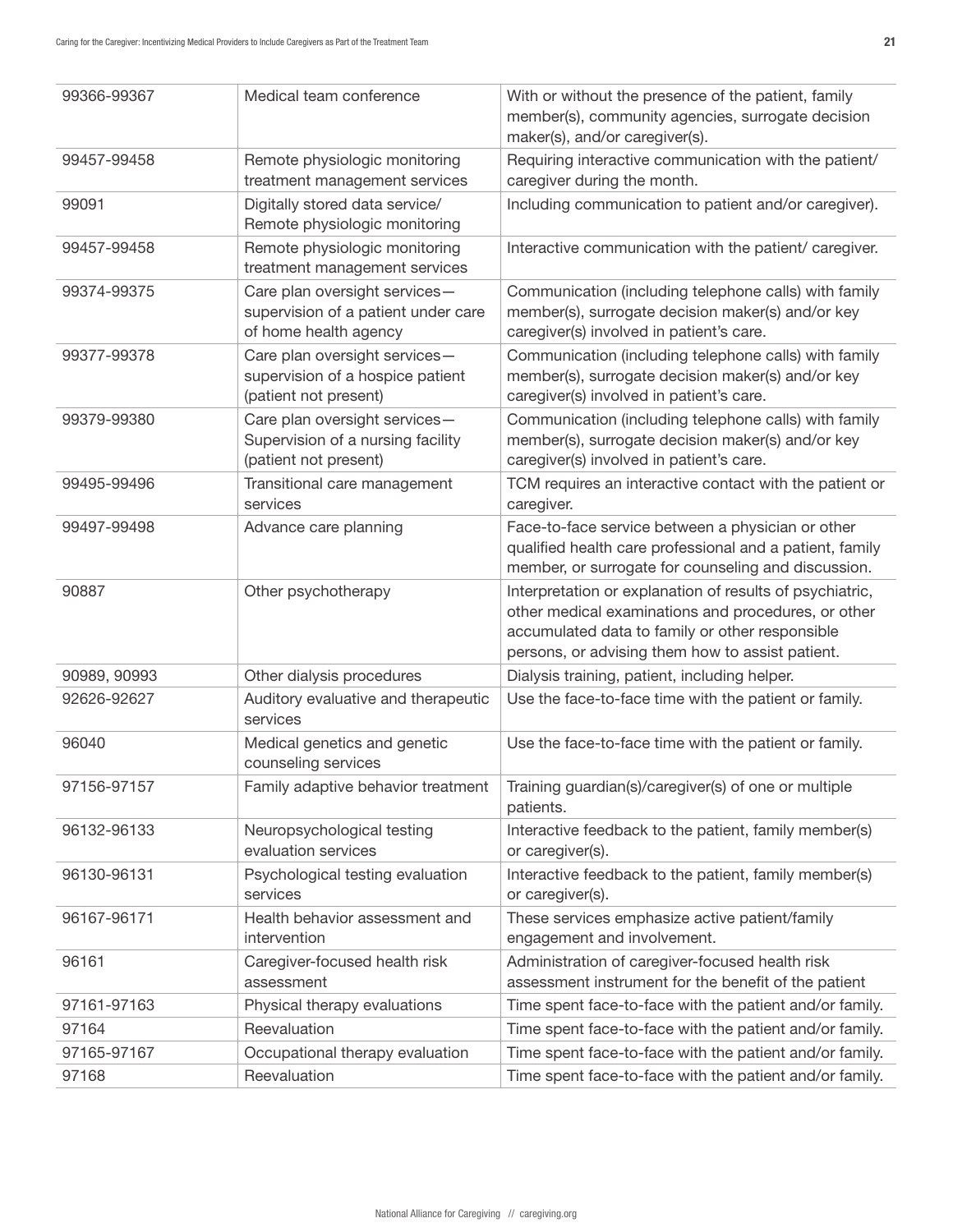| <b>Caregiver Targeted Services</b>   |                                                                                                            |                                                                                                                                                            |  |  |  |
|--------------------------------------|------------------------------------------------------------------------------------------------------------|------------------------------------------------------------------------------------------------------------------------------------------------------------|--|--|--|
| 99483                                | Assessment of and care planning<br>for a patient with cognitive<br>impairment                              | Identification of caregiver(s), caregiver knowledge,<br>caregiver needs, social supports, and the willingness<br>of caregiver to take on caregiving tasks  |  |  |  |
| 99490, 99491, 99439,<br>99487, 99489 | Chronic care management services                                                                           | Caregiver assessment                                                                                                                                       |  |  |  |
|                                      |                                                                                                            |                                                                                                                                                            |  |  |  |
| 99492-99494                          | Psychiatric collaborative care<br>management services                                                      | Included as direct care to caregiver as a patient as a<br>result of caregiving burden and stress.                                                          |  |  |  |
| 90785                                | Psychiatry                                                                                                 | Caregiver emotions or behavior that interferes with the<br>caregiver's understanding and ability to assist in the<br>implementation of the treatment plan. |  |  |  |
| 90832-90853                          | Psychotherapy                                                                                              | Include involvement of informants in the treatment<br>process.                                                                                             |  |  |  |
| <b>Category II Codes</b>             |                                                                                                            |                                                                                                                                                            |  |  |  |
| 4174F                                | Counseling provided to patient and/or caregiver(s) (EC)                                                    |                                                                                                                                                            |  |  |  |
| 4176F                                | Counseling provided to patient and/or caregiver(s) (NMA-No Measure Associated)                             |                                                                                                                                                            |  |  |  |
| 4177F                                | Counseling provided to patient and/or caregiver(s) (EC)                                                    |                                                                                                                                                            |  |  |  |
| 4322F                                |                                                                                                            | Caregiver provided with education and referred to additional resources for support (DEM)                                                                   |  |  |  |
| 4324F                                | Patient (or caregiver) queried about Parkinson's disease medication related motor<br>complications (Prkns) |                                                                                                                                                            |  |  |  |
| 4325F                                | Medical and surgical treatment options reviewed with patient (or caregiver) (Prkns)                        |                                                                                                                                                            |  |  |  |
| 4326F                                | Patient (or caregiver) queried about symptoms of autonomic dysfunction (Prkns)                             |                                                                                                                                                            |  |  |  |
| 4328F                                | Patient (or caregiver) queried about sleep disturbances (Prkns)                                            |                                                                                                                                                            |  |  |  |
| 4330F                                | Counseling about epilepsy specific safety issues provided to patient (or caregiver(s)) (EPI) 8             |                                                                                                                                                            |  |  |  |
| 4400F                                | Rehabilitative therapy options discussed with patient (or caregiver) (Prkns)                               |                                                                                                                                                            |  |  |  |
| 6080F                                | Patient (or caregiver) queried about falls (Prkns, DSP)                                                    |                                                                                                                                                            |  |  |  |
| 6090F                                | Patient (or caregiver) counseled about safety issues appropriate to patient's stage of disease<br>(Prkns)  |                                                                                                                                                            |  |  |  |

American Medical Association. (2020). *CPT 2021 Professional Edition*. American Medical Association.